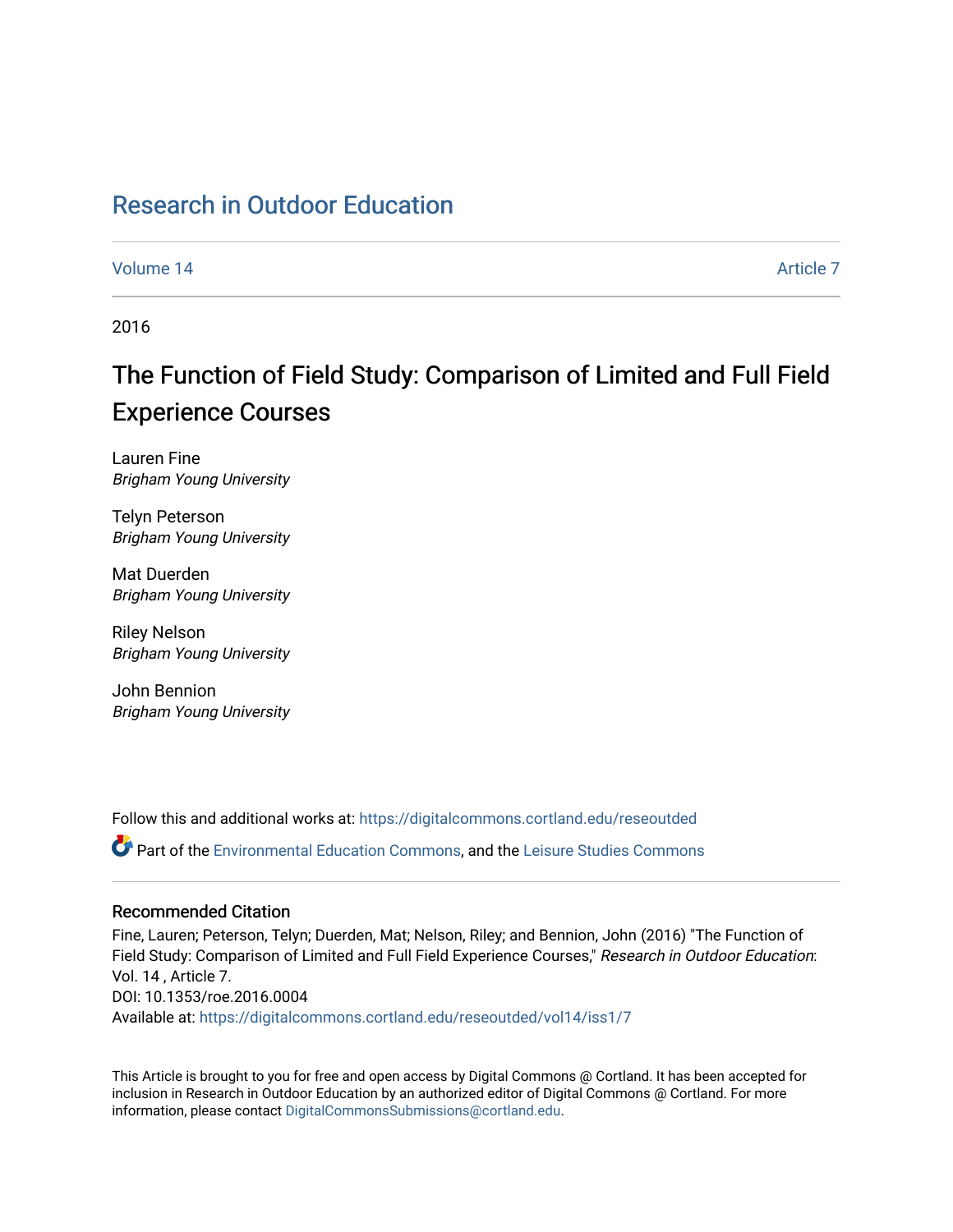Comparison of Limited and Full Field Experience Courses

Lauren Fine Telyn Peterson Mat Duerden Riley Nelson John Bennion

## **Abstract**

Fieldwork, an experiential and outdoor component of a traditional lecture class, has been effective in improving students' content knowledge and attitudes. However, most studies of these courses use a full lecture course as the comparison group rather than comparing amounts or types of fieldwork. This study compares two classes that incorporate fieldwork ( $n = 18$  and 12 participants, respectively) and uses both quantitative and qualitative methods to analyze changes in content knowledge, self-efficacy, and perceived value of the subject (entomology). Pre- and post-test scores suggest that information memorization is best taught in a traditional classroom environment. Qualitative data illustrate that the most meaningful parts of the intensive field study course are regular interaction, curriculum flexibility, and a constant connection with nature. Thus, the data suggest that more intensive field study leads to self-actualization, learning from others, ecological awareness, and flexible thinking.

**Keywords:** fieldwork, comparison, self-actualization, interaction, nature

**Lauren Fine**, **Telyn Peterson**, **Mat Duerden**, **Riley Nelson**, **John Bennion**, Brigham Young University

Address correspondence to John Bennion, 4125 JFSB, Brigham Young University, Provo, UT 84602, (801) 422-3419, john\_bennion@byu.edu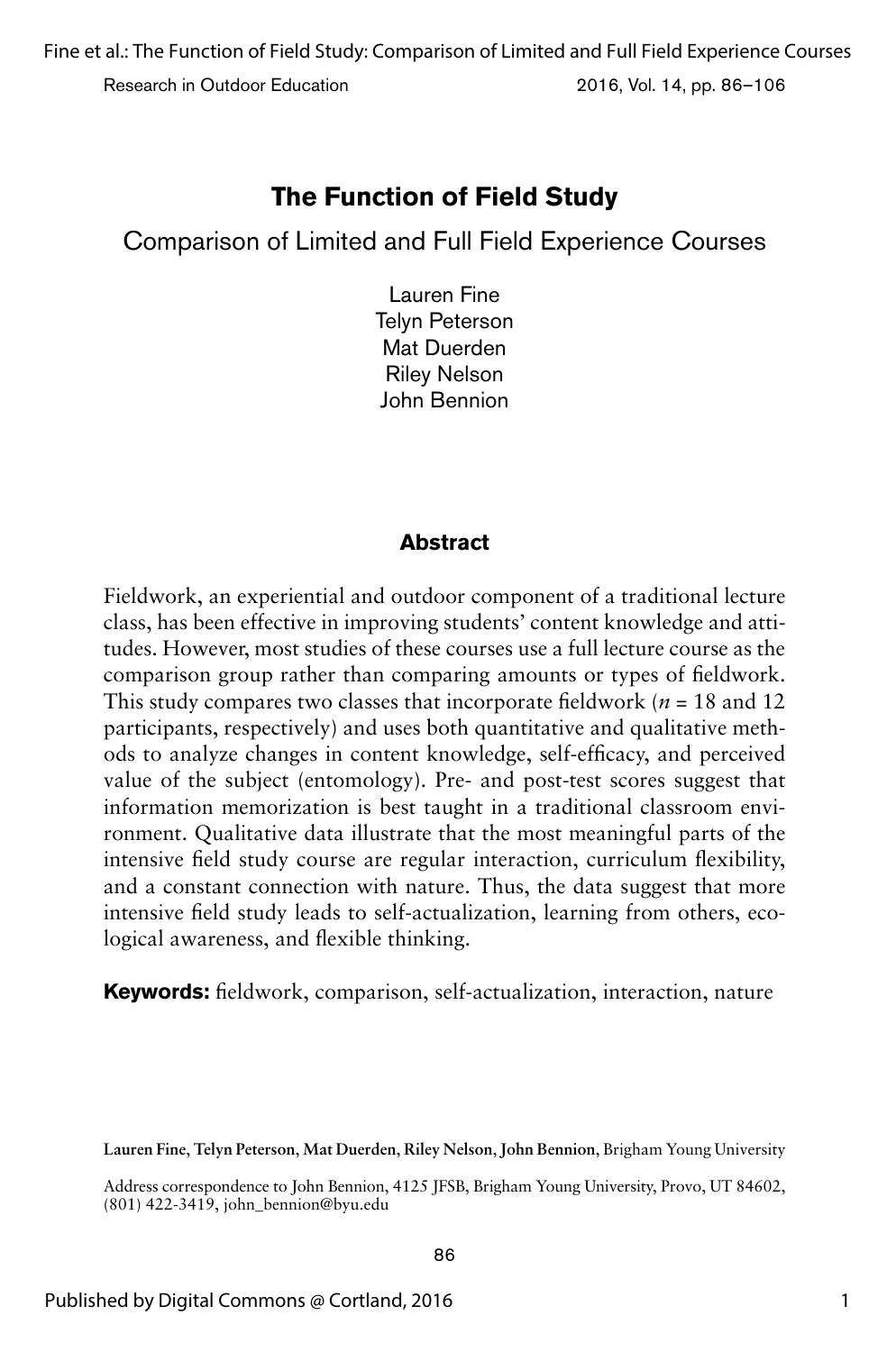#### **Introduction**

Debate has long occurred regarding the importance and impact of traditional classroom-based learning experiences versus more experiential field study opportunities (Duerden & Witt, 2010). While the common assumption of experiential educators is that field study experiences provide added value over traditional classroom learning (Alagona & Simon, 2010), data from studies examining both contexts does not conclusively support this claim. For example, research findings exist to support the effectiveness of classroom learning (e.g., Dettman-Easler & Pease, 1999) and field study learning (e.g., Zelezney, 1999). Even the experiential and outdoor education literature acknowledges the complexities associated with understanding the unique processes and impacts associated with field study experiences (Warren, Mitten, & Loeffler, 2008).

Accordingly, more research is needed to understand the intricacies of field study learning experiences. Mixed-methods research appears especially appropriate for these types of studies because questions of outcomes and the processes producing observed outcomes are both relevant. Therefore, the purpose of this study was to test whether increased fieldwork would continue to increase content knowledge and enhance attitudes about the discipline. Researchers compared a standard entomology class taught at a large western university with the same class taught as part of a course that integrated field study, lab work, and classroom lecture at a research preserve owned by the university.

The traditional class included a couple of field trips to local areas to collect insects, while the field study group lived, attended class, and researched on the research preserve, located on the edge of the Mojave Desert. While both classes involved field study, the field study group had an easier and more intensive experience in the field, with daily exposure to desert, riparian, and water-dwelling insects. These students were immersed in the ecological interactions of the insects they studied. Unlike many field-intensive programs, this group also had constant access to on-site laboratory equipment. Additionally, the class at the research preserve was taught alongside a visual arts class and a writing class, and their curriculum included a shared group assignment of creating a field guide to insects in the area.

#### **Literature Review**

For half a century, international scholars of biology pedagogy have explored field study with students as an alternative to the lecture/laboratory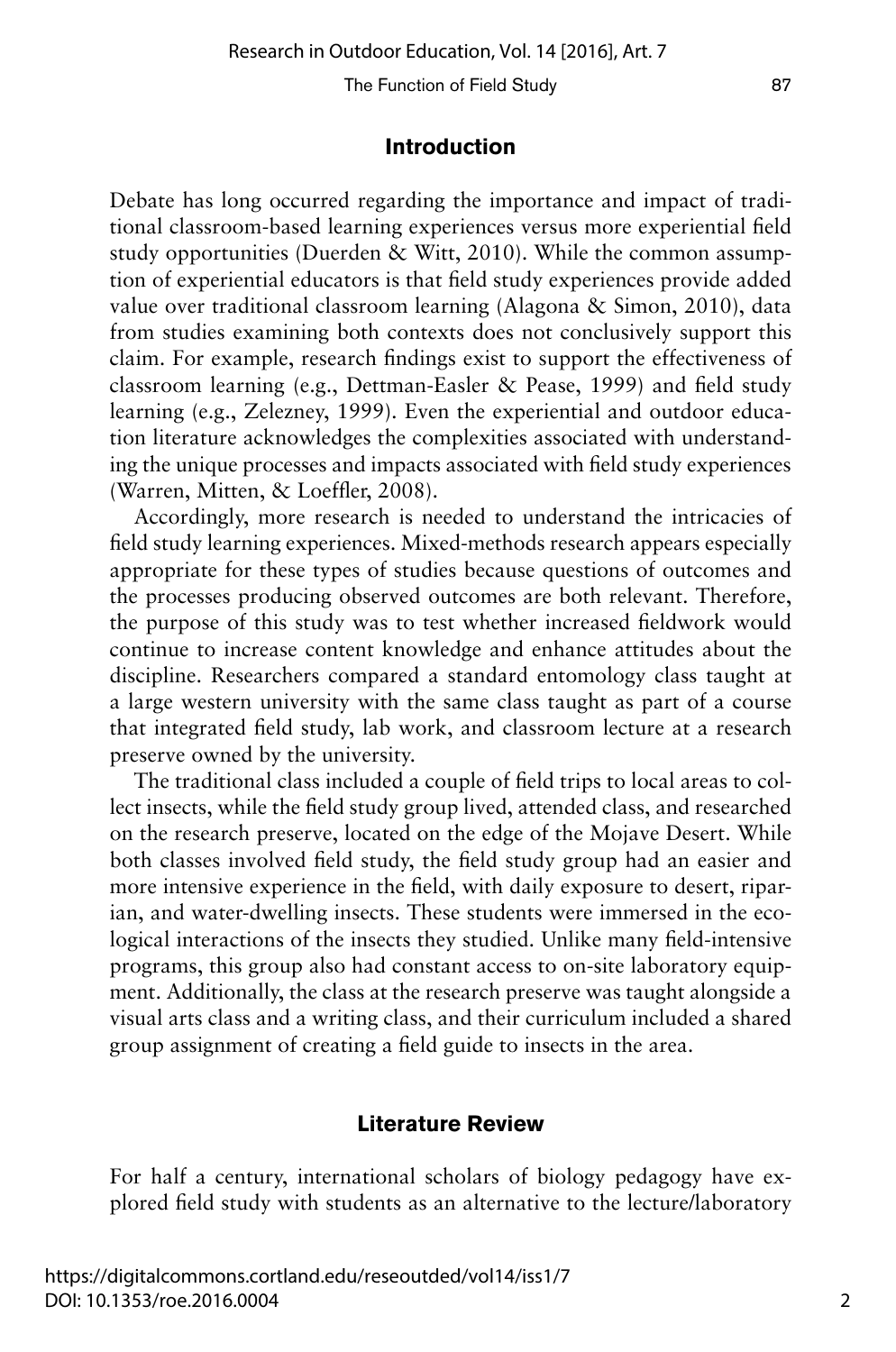88 Fine, Peterson, Duerden, Nelson, and Bennion

model (DfES, 2006; National Conservancy, 1963). Hart and Nolan (1999) surveyed international research that showed that knowledge, behavior, and attitudes of field study students changed for the better. Many of these studies show that experiences in the field increase content knowledge (Hamilton-Ekeke, 2007). Taraban, McKenney, Peffley, and Applegarth (2004) found that students learned plant identification more effectively by studying living plants in greenhouse and field environments than by online learning. A survey by Lindquist, Fay, and Nelson (1989) found that learning to identify weeds included fieldwork in 19 out of 20 US universities. Similarly, Easton and Gilburn (2012) discovered that students involved in a 10-day biology field study program achieved higher grades than their peers who did not participate in the field study program. The primary advantage of field study is that students can observe how organisms function in an ecological system (Hart and Nolan, 1999; Kinchin, 1993; Lock and Tilling, 2002; Magntorn and Hellden, 2007). Nabhan (1995) wrote that the conditions of our world demand that every student should engage in field study in order to appreciate biodiversity and ecology. Field experience gives students the ability to make good environmental decisions (McCormack,1974) and provides the motive to do so (Manzanal, Barreiro, & Jimenez, 1999; Zervanos & Mc-Laughlin, 2003). Magntorn and Hellden (2007) argued that learning gained in one ecological setting transfers to other environments. Consequently, fieldwork promotes deep learning that continues after schooling is finished (Goulder & Scott, 2009).

Other studies emphasize that the advantage of taking students into the field is that it necessitates them interpreting data and constructing meaning, not just memorizing information (McLaughlin, 2005; McLaughlin & Johnson, 2006). According to Carl Sagan (1990), "Science is much more than a body of knowledge. It is a way of thinking." (265). Eves, Davis, Brown, and Lamberts (2007) wrote that field study is more effective in teaching students to adopt a methodology, create a problem to investigate, do the research, and communicate their findings. This is because field study programs are generally more self-directed than non-field-oriented courses, so students must determine how to interpret data and learn how to collaborate with other students (Boxerman, 2013; Hammer, 2001). Another advantage is that many field study programs are integrated. Integrated learning uses multiple disciplinary approaches to solve a problem rather than viewing the data from one perspective (Eves et al. 2007).

Having a solid field study experience takes careful planning. Goulder and Scott (2009) wrote that elements that prevent ideal field study include too much course material, too much lecture and lab teaching methodology, and examinations that depend on memorization. Their study showed that the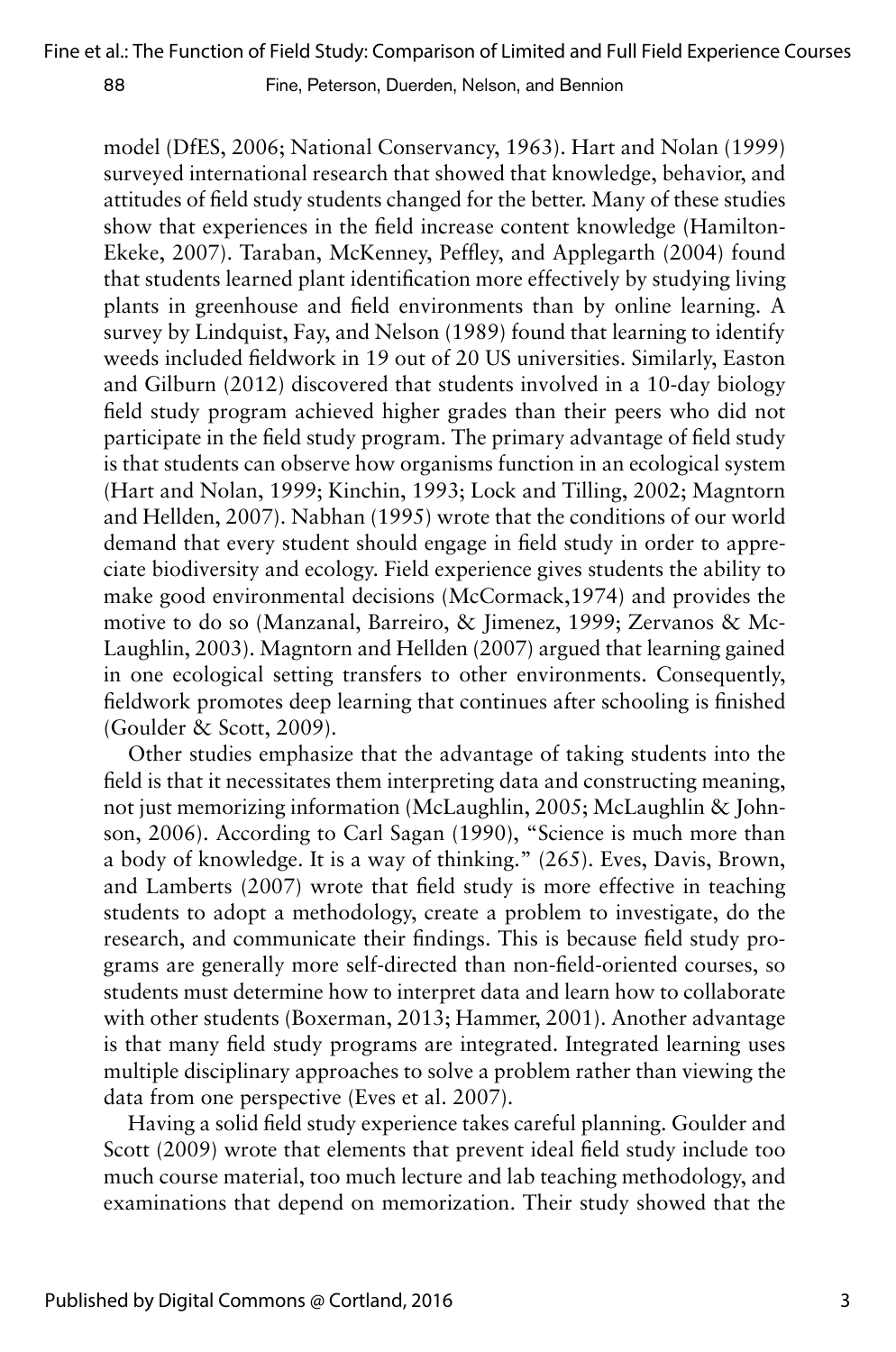whole-class base of knowledge was greater in a curriculum that integrated lecture/laboratory and field study than a class that used only lecture and labs. This greater collective knowledge gave students more freedom when they planned their own experiments. Their study also found that students maintained interest because they could choose what specimens they worked on. One disadvantage was that the amount of work done by the students varied more than in a traditional class because there was more freedom to fail or succeed. Despite these studies, field study programs have diminished, primarily because of the expense (Barker, Slingsby, & Tilling, 2002; Fisher, 2001). McLaughlin and Johnson (2006) proposed the "Field Course Experiential Learning Model," which is a paradigm for combining the best aspects of both the lecture/lab and the field study models. The first step is receiving web-based instruction and completing open-ended assignments, the second is participating in field study experiences, and the third is processing and writing up findings in a web-based environment.

Unlike the programs described above, the faculty of Insects, Writing, and Art (the name of the field study program) proposed that rather than having classroom work, field study, and laboratory work at different locations, they would combine these into one location. While the program involved some lecture and laboratory at the university before the field study program at the research preserve, most of the instruction was given at the field facility, which had a classroom that the faculty stocked with laboratory equipment. Faculty could lecture students, giving them a knowledge base, and then students could immediately move freely between fieldwork and laboratory work. The curriculum was project driven and focused on producing a field guide to arthropods in the area. Because the students could choose the orders of insects they would work on, this program provided some independence and self-direction but not as much as when students choose and design their own experiment. The curriculum was interdisciplinary because it looked at arthropods from the perspective of biology, art, and writing.

#### **Methods**

Researchers obtained results by comparing pre- and post-tests of entomological knowledge and pre- and post-tests about writing and entomological self-efficacy. They also administered a satisfaction survey and open-ended, written surveys about the field experience. The study seeks to answer the overarching question of "How does the more intensive and more integrated field study experience differ from the classroom experience?" This question includes subtopics exploring whether the students learned the material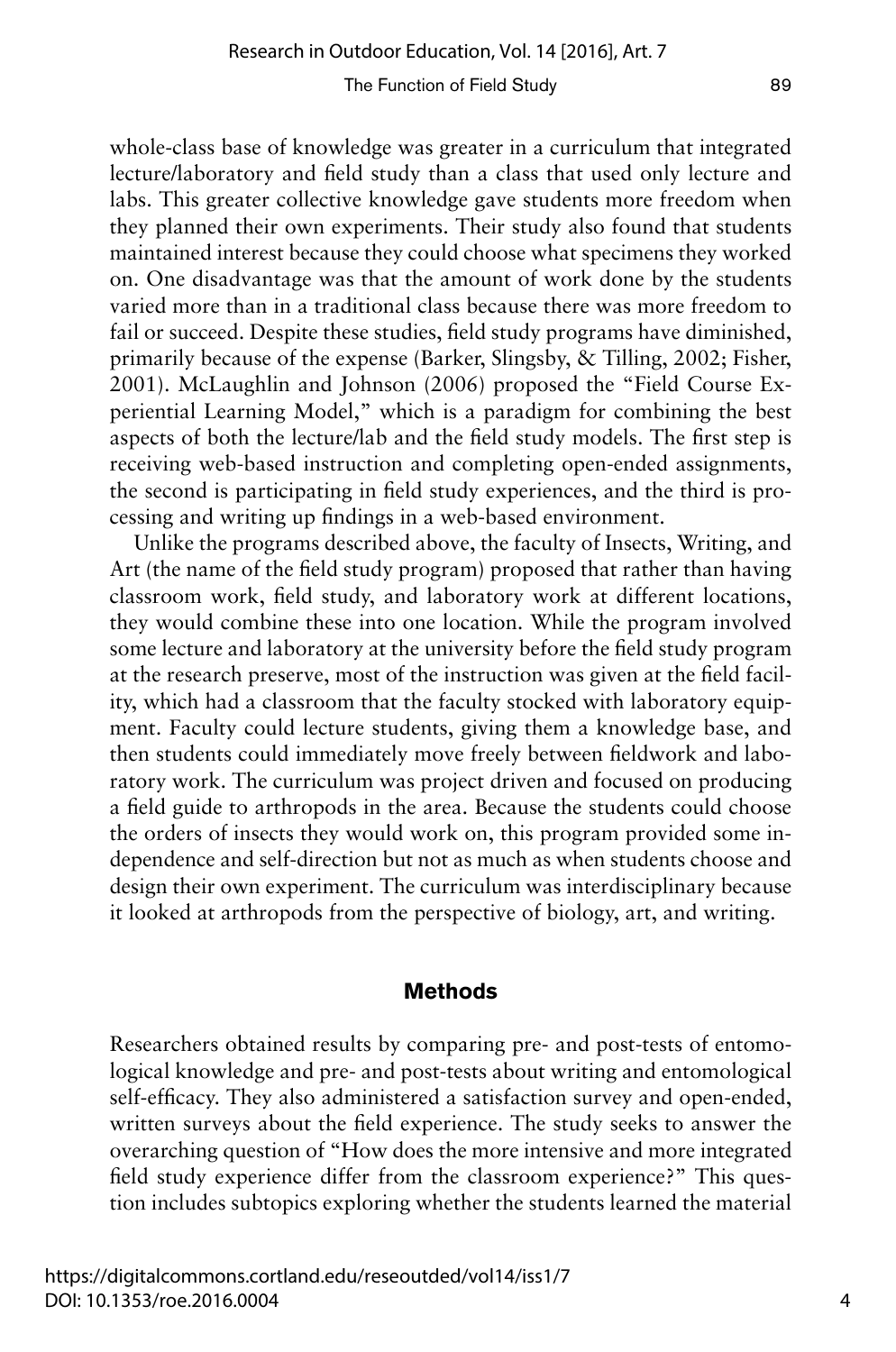90 Fine, Peterson, Duerden, Nelson, and Bennion

better (entomological content), whether they had a different level of selfefficacy (regarding writing and entomology), whether their perception of the value of the subject was different, and whether the field study provided additional learning opportunities outside of the traditional subject of the class. As researchers analyzed the results, another central question became "From the student's perspective, what made their field study experience unique?" The main differences in the classes were the location as well as the correlation with other classes through the shared assignment, so the analysis particularly addresses the effects of those differences.

The study employed a quasi-experimental, concurrent nested mixedmethod design (Hanson, Creswell, Clark, Petska, & Creswell, 2005) to address questions related to differences between the field study and traditional classroom group educational experiences. Quantitative data (including a satisfaction survey and data about attitudes and intentions) was collected from both groups, while only the field study group provided qualitative data. Our aim in this part of the study was to allow those participating in the intensive field experience the opportunity to give open-ended responses so that we could make better observations about their subjective experience. In addition, as educators, we wanted to gain insight concerning how to better design such intensive field experiences in the future.

#### **Settings and Samples**

Both the field study and traditional classroom groups chose the study because they wanted to take the entomology class, which is available as an elective to all biology majors but is particularly required for those in the biological science education degree plan. In both the field study and the traditional classes, a mix of both types of majors was present (biology and biological education). Additionally, a few students of majors outside biology were included in the classes when appropriate prerequisites had been taken or waived by the instructors. The field study section, taught during spring term 2014, consisted of 12 students, while the traditional classroom group of Fall 2013 included 18 students (see Table 1).

Both entomology classes were taught by the same professor and covered how to collect, identify, and classify insects, with a focus on preservation and appreciation of the natural world. The professor's teaching methods consisted of lectures, tests, quizzes, papers, and, for the traditional class, five field trips of about three hours each to nearby sites and one longer trip of three days to southern Utah.

Rather than taking separate field trips, the field study group lived on the university preserve. In this entomologically diverse setting, students in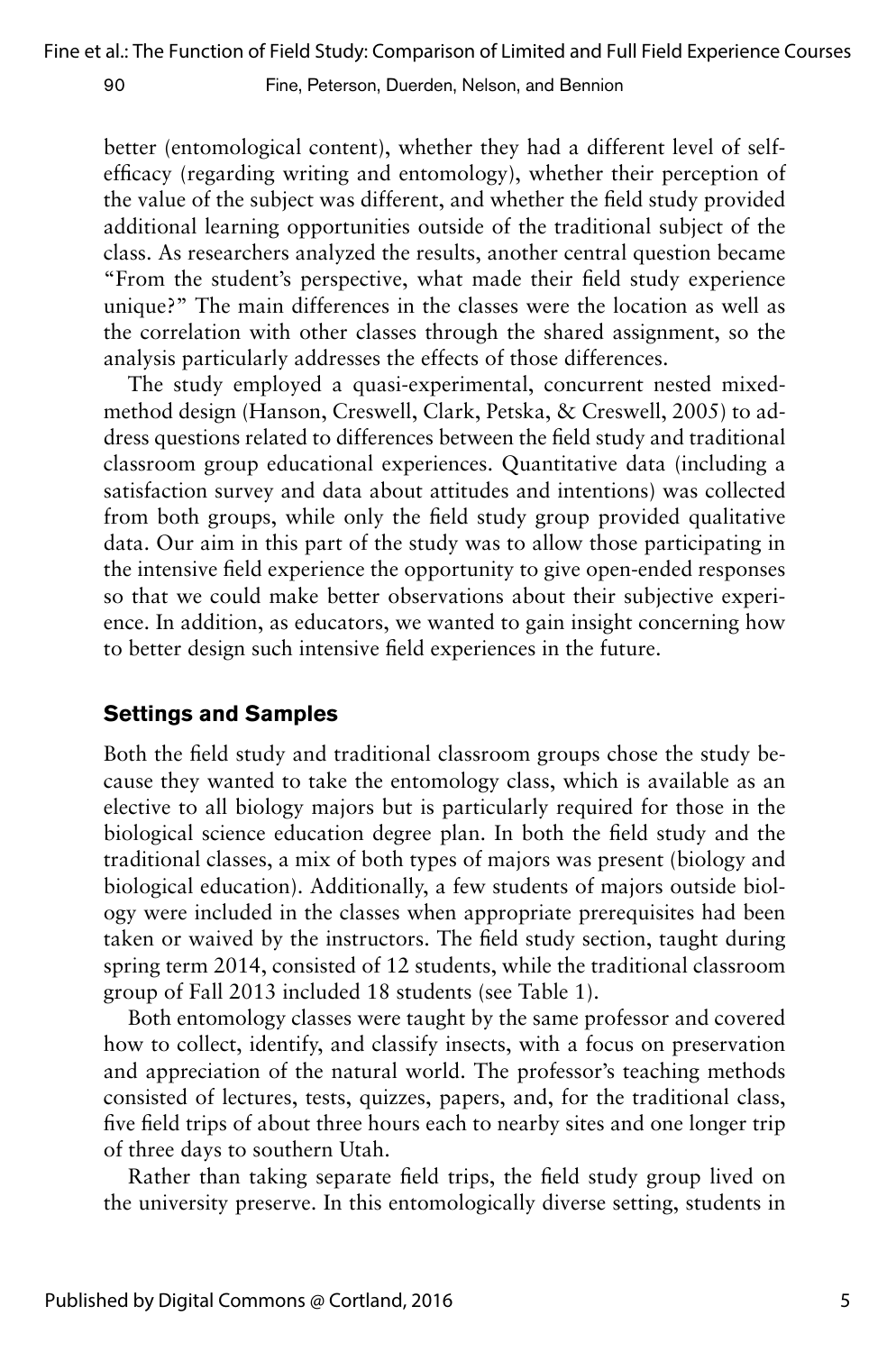|                       | Male          | Female      |  |
|-----------------------|---------------|-------------|--|
| Field study           | $\mathcal{L}$ |             |  |
|                       | $(41.67\%)$   | $(58.33\%)$ |  |
| Traditional classroom | 10            |             |  |
|                       | $(55.56\%)$   | $(44.44\%)$ |  |

|  |  | Table 1 Sample Demographics |
|--|--|-----------------------------|
|--|--|-----------------------------|

the field study group could go outside, observe, and apply what they had just learned. The field study students also had continuous access to the tools of the entomologist: gathering and curating equipment such as dry nets, aquatic nets, aspirators, various kinds of traps, pinning boards, and microscopes. The writing component differed in that instead of producing papers without any obvious use outside the class, all writing assignments had a specific audience and purpose, which was to create a field guide for students and other visitors to the university's preserve. This assignment required students to become specialists in their assigned families of insects and allowed them to apply their entomological knowledge for a practical purpose. To improve their writing and sketching abilities, the members of the entomology class studied technical writing and drawing. All three disciplines had their own curriculum but were focused on the shared task of completing the field guide. Finally, the field study group differed from the traditional classroom group in that all the members of the class, along with the professors, lived on site together, sharing the responsibilities of meal preparation and housekeeping, which means they spent almost all of their time together.

## Quantitative Data Collection

Researchers asked students in both the traditional classroom and field study groups to complete pre- and post-tests of entomological knowledge, preand post-tests about writing and entomological self-efficacy, and a satisfaction survey. Table 2 contains a description of all measures.

## Qualitative Data Collection

With the field study group, we also analyzed open-ended, written surveys. Students responded in writing to five open-ended questions about their field study experience: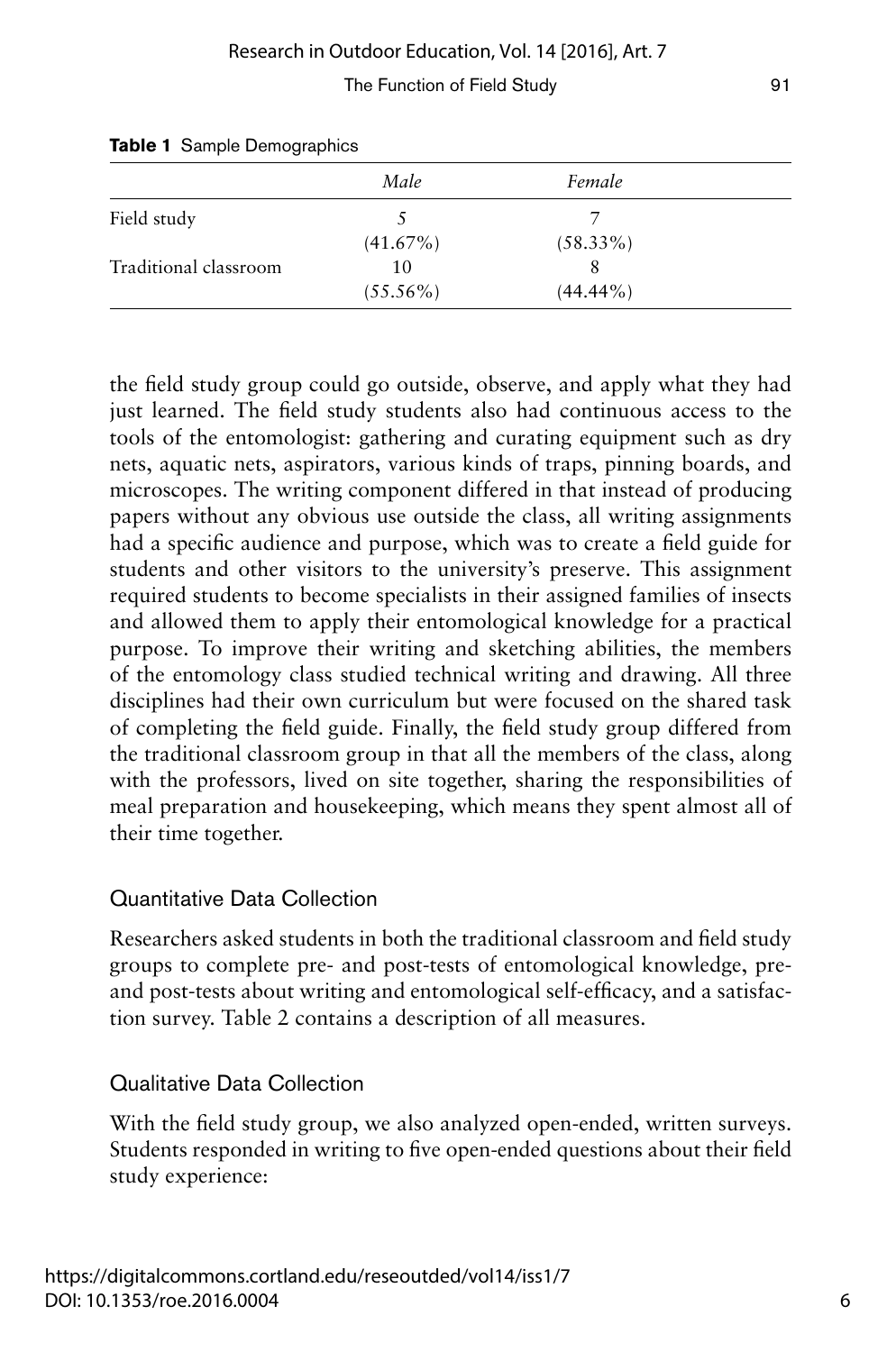92 Fine, Peterson, Duerden, Nelson, and Bennion

| Measure                   | # of Items | Definition                                                                                       |
|---------------------------|------------|--------------------------------------------------------------------------------------------------|
| <b>Test scores</b>        | 1          | Pre- and post-test scores                                                                        |
| Satisfaction              | 14         | Overall satisfaction with content and                                                            |
| instructor                |            |                                                                                                  |
| Attitudes                 | 6          | Students' feeling of the personal importance<br>of entomology                                    |
| Behavioral intentions     | 6          | Intentions of proceeding with entomology                                                         |
| after the course          |            |                                                                                                  |
| Gathering ideas           | 30         | Ability to collect ideas to write about                                                          |
| Writing environment       | 20         | Ability to write under any circumstance                                                          |
| Research                  | 24         | Ability to find, collect, implement, and<br>correctly cite information found during<br>gathering |
| Early stages of drafting  | 24         | Ability to identify and effectively write an<br>outline positioned toward a specific audience    |
| Later stages of drafting  | 18         | Ability to analyze and synthesize ideas in a<br>clear, understandable fashion                    |
| Editing and proofreading  | 10         | Ability to complete the final product                                                            |
| <b>Entomology Content</b> | 34         | Ability to correctly recall entomology                                                           |
| Self-efficacy             |            | course content                                                                                   |

**Table 2** Number of Items Associated with Evaluation Measures and Their Definitions

- What are some of the most significant principles you learned while in this course?
- What activities felt most significant?
- What did you enjoy about the way this course was structured?
- What activities best facilitated learning?
- How would you change the course if you were the teacher?

All qualitative data were collected at the end of the class from the field study group (12 participants); these questions were designed to capture what the students found significant in their experience with intensive field study.

## Quantitative Analysis

We entered results from the content and self-efficacy tests into Excel spreadsheets and calculated average and change scores. Due to lack of statistical power and concern with family-wise error rates (as a result of our small sample size and the number of analyses needed to test differences across all measures), the analysis focused on descriptive rather than inferential statistics.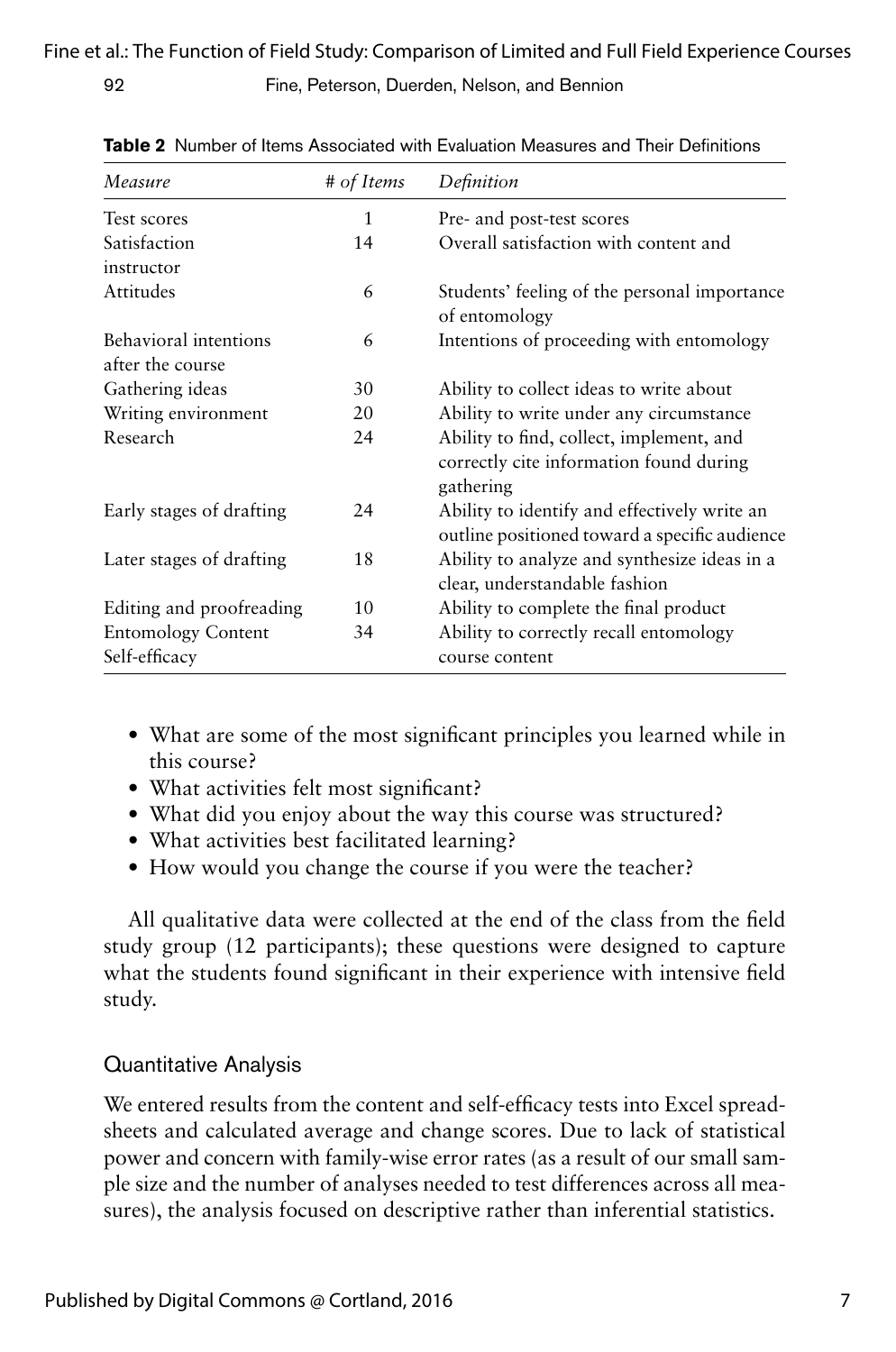## Qualitative Analysis

All survey response questions were transcribed and coded. The analysis employed a grounded theory analysis approach (Creswell, 2013) and began with open coding of each response question separately. After this first round of coding, Question 5 was separated from Questions 1–4 due to lack of comparability and was instead analyzed separately and compared to the results from Questions 1–4. In the first four questions, as common themes emerged from the initial coding, codes were combined or divided to show distinctions and commonalities across questions. Codes were then grouped into categories and divided into codes that represented *what* was most significant or enjoyable and *why* certain things were significant or enjoyable. Finally, categories were grouped to show the relationship between different categories, and these results were then analyzed in context of our original research questions.

## **Results**

## Satisfaction

Both field study and traditional classroom group members indicated high levels of satisfaction with their course experiences. On average, members of the field study group rated their course slightly higher than did traditional classroom group members, as can be seen in Table 3.

| <b>Satisfaction Measure</b>                      | Field<br>study | Traditional<br>Classroom | Diff |
|--------------------------------------------------|----------------|--------------------------|------|
|                                                  |                |                          |      |
| I liked the entomology course.                   | 95.83          | 91.56                    | 4.28 |
| Taking the course made my life better.           | 93.75          | 88.89                    | 4.86 |
| This course challenged me, and the challenge     |                |                          |      |
| helped me grow.                                  | 96.67          | 89.72                    | 6.94 |
| I gained significant knowledge from taking       |                |                          |      |
| this course.                                     | 96.67          | 92.83                    | 3.83 |
| I would recommend this course to other students. | 90.83          | 90.78                    | 0.06 |
| I would take another course like this again.     | 87.08          | 84.94                    | 2.14 |
| I would take another course from these           |                |                          |      |
| teachers again.                                  | 98.33          | 90.22                    | 811  |

#### **Table 3** Attitudes and Satisfaction Toward Course as a Whole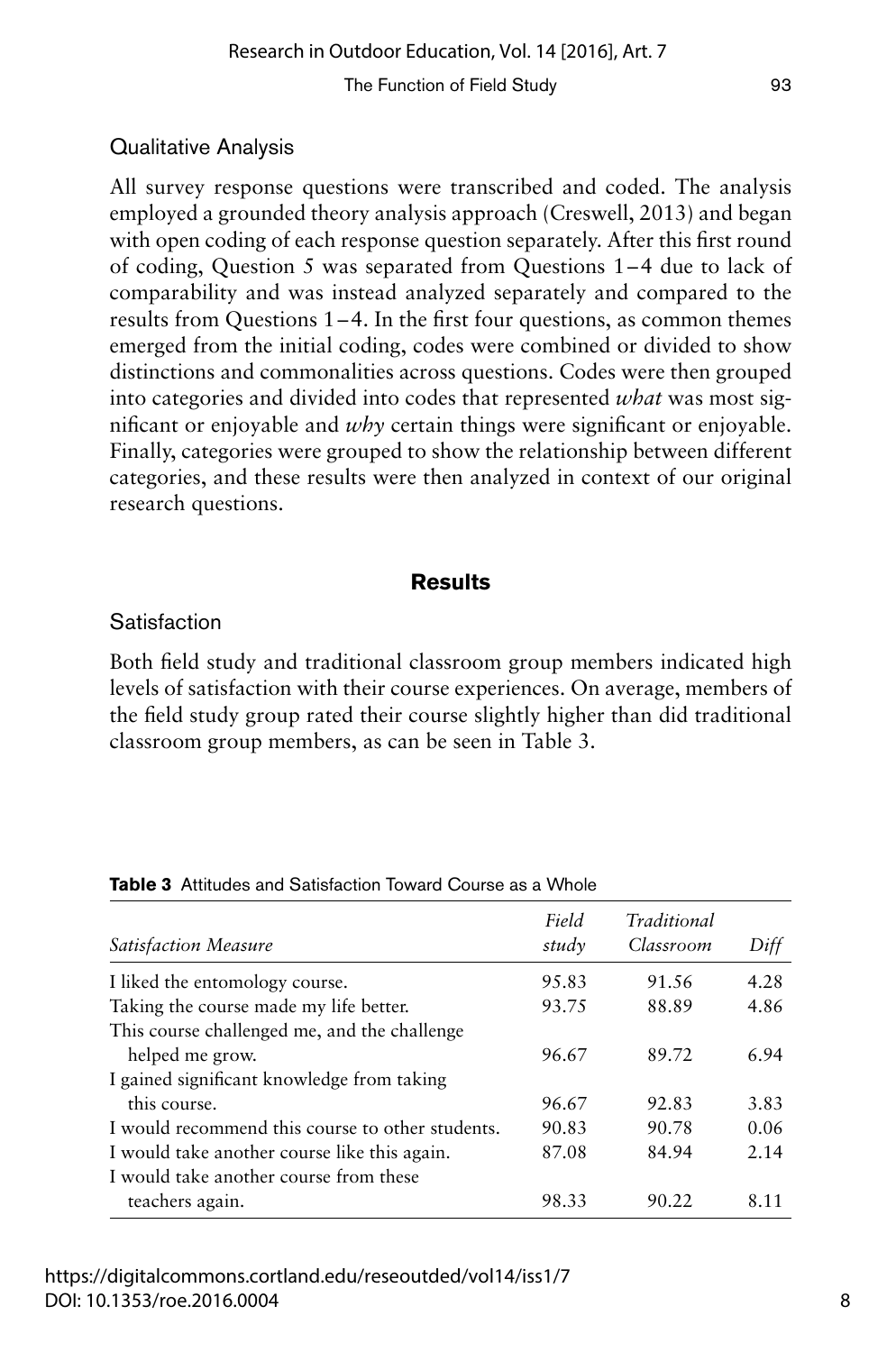94 Fine, Peterson, Duerden, Nelson, and Bennion

|                               | Group | Pre M/SD    | Post M/SD   | $\triangle Pre-Post$ | Field.<br>$- Trad. \Delta$ |
|-------------------------------|-------|-------------|-------------|----------------------|----------------------------|
| <b>Test scores</b>            | Field | 11.2.5/.49  | 87.75/.03   | 76.5                 | $-5.5$                     |
| (entomology<br>content test)  | Trad. | 12.00/5.55  | 94.00/3.09  | 82.                  |                            |
| Attitudes                     | Field | 86.47/3.83  | 88.97/4.22  | 2.5                  | $-3.36$                    |
|                               | Trad. | 84.29/2.14  | 90.15.2.58  | 5.86                 |                            |
| Behavioral                    | Field | 88.44/1.50  | 88.81/3.83  | 0.37                 | 3.5                        |
| intentions                    | Trad. | 80.95/2.89  | 77.82/7.52  | $-3.13$              |                            |
| Gathering ideas               | Field | 67.62/7.34  | 84.52/4.59  | 16.9                 | 6.62                       |
| self-efficacy                 | Trad. | 66.17/7.27  | 76.46/4.90  | 10.28                |                            |
| Writing environ-              | Field | 61.46/6.30  | 78.41/8.35  | 16.95                | 10.05                      |
| ment self-efficacy            | Trad. | 64.42/6.77  | 71.31/6.72  | 6.9                  |                            |
| Research self-                | Field | 79.34/4.92  | 88.52/4.39  | 9.18                 | $-2.32$                    |
| efficacy                      | Trad. | 72.99/7.02  | 84.49/4.49  | 11.5                 |                            |
| Early stages of               | Field | 74.42/5.36  | 83.02/6.81  | 8.6                  | 1.58                       |
| drafting self-<br>efficacy    | Trad. | 71.51/6.69  | 78.54/6.22  | 7.02                 |                            |
| Later stages of               | Field | 71.15/3.22  | 78.11/4.64  | 6.95                 | $-1.54$                    |
| drafting self-<br>efficacy    | Trad. | 70.21/6.66  | 78.7/4.81   | 8.49                 |                            |
| Editing and                   | Field | 76.67/0.81  | 82.13/5.12  | 5.45                 | $-2.79$                    |
| proofreading<br>self-efficacy | Trad. | 77.56/4.61  | 85.8/3.08   | 8.24                 |                            |
| Entomology                    | Field | 45.53/22.02 | 90.69/6.45  | 45.15                | 7.63                       |
| content self-<br>efficacy     | Trad. | 45.41/18.57 | 82.93/10.22 | 37.52                |                            |

| Table 4 Average Outcome Change Scores |  |  |  |  |  |
|---------------------------------------|--|--|--|--|--|
|---------------------------------------|--|--|--|--|--|

## **Outcomes**

We analyzed an overview of all pre- and post-course average and change scores across all measures (Table 4). In general, scores for field study and traditional classroom group members were generally similar. Field study group members experienced a greater positive change in their desire to continue studying entomology, their ability to gather ideas, and their ability to write in any environment. In addition to gaining more positive attitudes toward entomology, traditional classroom group members experienced greater increases in certain skills, including editing and proofreading, later stages of drafting, and general research skills.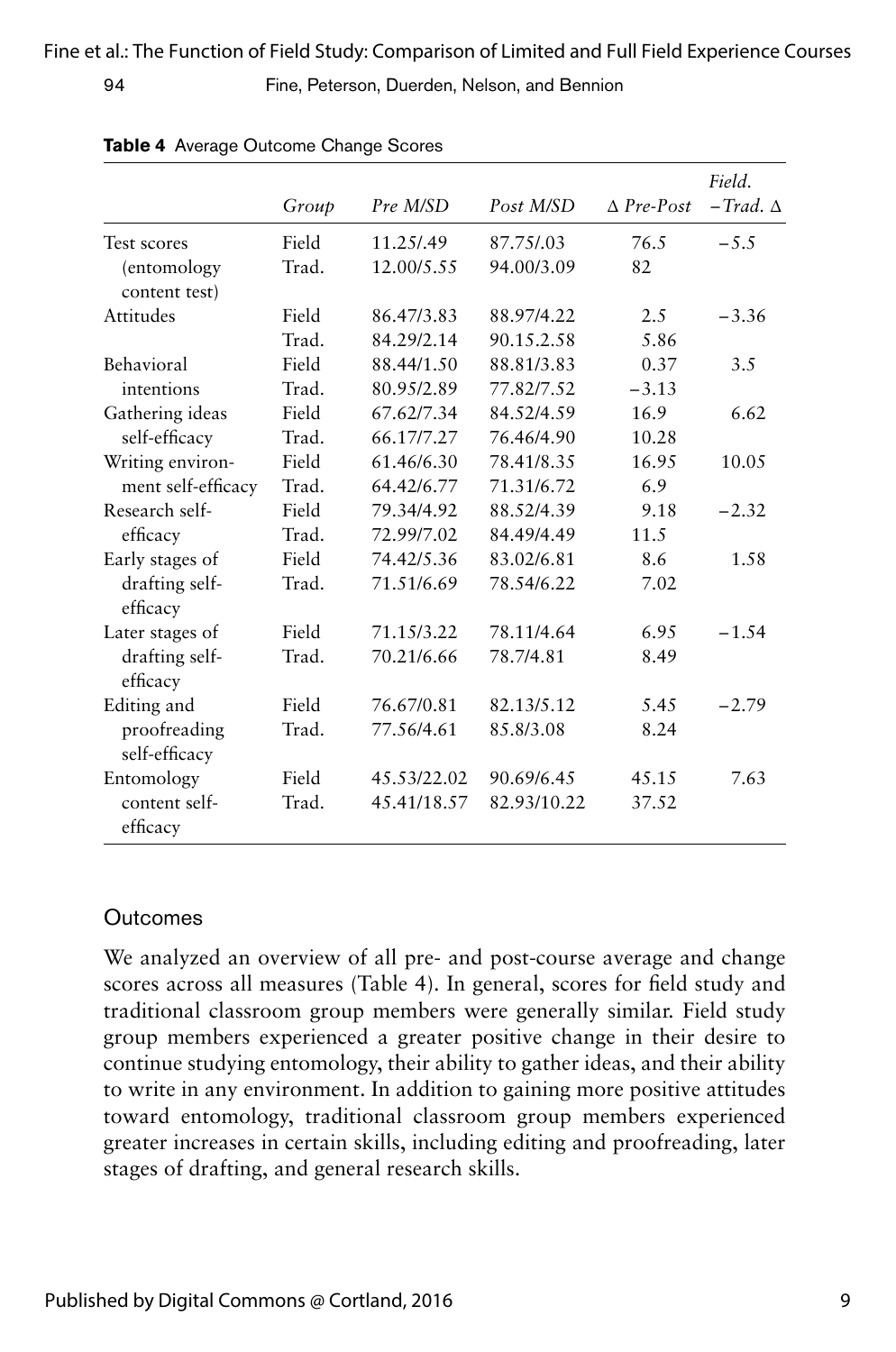| Subject                    | Definition of Codes                            | Frequency Total |    |
|----------------------------|------------------------------------------------|-----------------|----|
| Opportunities to interact  |                                                |                 |    |
| with the group             | Group work/time with the group                 | 12              | 21 |
|                            | Class discussions                              | 9               |    |
| Writing                    | Writing activities                             | 21              | 20 |
| Natural environment        | Time outdoors                                  | 10              | 17 |
|                            | Fieldwork/excursions                           | 7               |    |
| Art                        | Learning and enjoying art                      | 13              | 13 |
| Free time                  | Free time                                      | 13              | 13 |
| Specific activities in the |                                                |                 |    |
| entomology class           | General entomology knowledge                   | 4               | 33 |
|                            | Insect collection*                             | 6               |    |
|                            | Insect identification                          | 5               |    |
|                            | Learning dichotomous keys                      | 4               |    |
|                            | Unscripted moments with Dr. $N^*$              | 4               |    |
|                            | Being a specialist for field guide*            | 4               |    |
|                            | Using the gear (microscopes, etc.)*            | 3               |    |
|                            | Lectures on entomology                         | 3               |    |
| Balance between subjects   | Balance between the topics of<br>the 3 classes | 8               | 8  |

#### **Table 5** Codes Related to the Key Elements of the Experience

*Note. \** indicates something that was particular to the field study group (not part of the standard entomology class). Insect collection takes place in the standard class as well, but collecting was significantly easier at the nature preserve, and the collections were larger and more diverse.

## Qualitative Findings

In their written responses to the field study, students indicated a number of factors that made their experience meaningful. As indicated in Table 5 and explanations below, many of the most important factors were unique to the field study format of the class.

## **Writing**

Writing was mentioned 20 times in the survey, in every question and by 11 of the 12 students. Reflective writing ("writing and reflecting about our experiences and inner thoughts") was mentioned eight times as an activity that felt most significant, and both reflective writing and writing for the field guide was mentioned six times as something that best facilitated learning ("those insects I wrote about . . . are the ones I feel I know the best"). Under the question about significant principles they learned, specific writing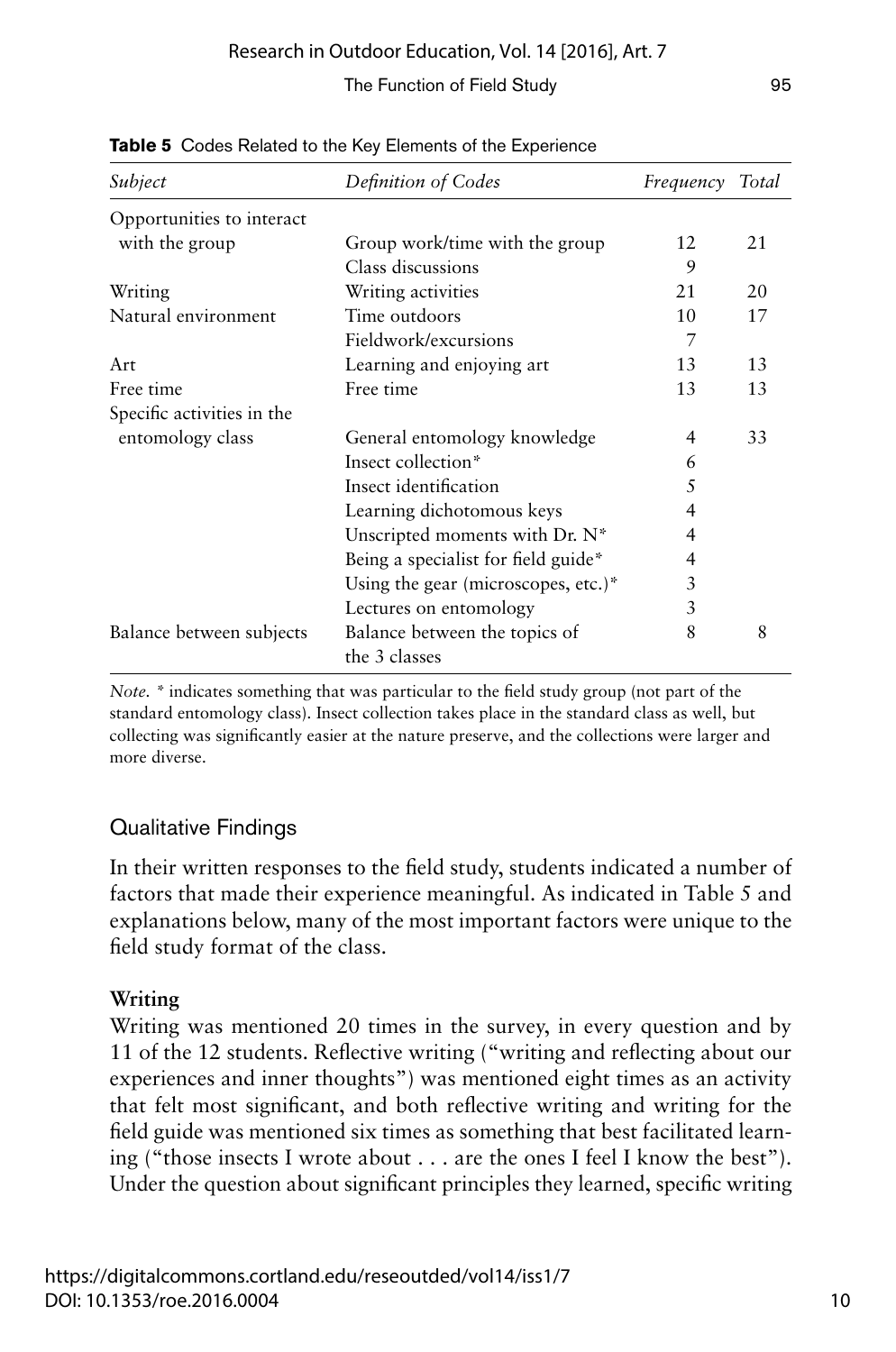96 Fine, Peterson, Duerden, Nelson, and Bennion

skills were also mentioned several times ("I have learned easy ways to edit and proofread").

## **Opportunities to interact with the group**

Opportunities to work with the other students, both in group work and in class discussions, was mentioned 22 times in the survey, by 10 of the 12 students. Doing class work as a group, "the team effort" and "team atmosphere," or simply being "together so much of the time" felt very significant to students, who mentioned interaction with others 12 times. Class discussions, in particular (mentioned nine times), were learning experiences for students (e.g., "I also loved sitting in a circle and talking about our different opinions and letting other people share their wide variety of other opinions").

## **Natural environment**

A particularly unique part of the field study class was its setting in the tan rocks and dirt of the Mojave Desert, and the opportunity to experience this natural environment as part of their learning was listed as significant and useful 17 times by 11 of the 12 students. Learning "out in the field" where they could collect insects and "apply what they had just learned" was listed seven times, and less structured time to "explore [nature] for [them] selves" was mentioned 10 times as something that felt significant and best facilitated learning.

## **Art**

Drawing and painting insects was mentioned 12 times by eight students as something that facilitated learning (e.g., "I learned so much about the insects from having to draw them in a scientifically precise manner") and was enjoyable (e.g., "I also learned more about the creative and enjoyable nature of art."). It was second only to writing under Question 2, "What activities felt most significant?"

## **Free time**

Free time was the most common answer to the question "What did you enjoy most about the way the course was structured?" which was mentioned six times there, and four times in Questions 1, 2, and 4 (by seven of the 12 students, total). The fact that "the entire day [was] not scheduled out perfectly" was positive for these seven students, but it is worth noting that three students also mentioned the lack of structure as something they would change about the course (Question 5), so feelings on that matter were mixed.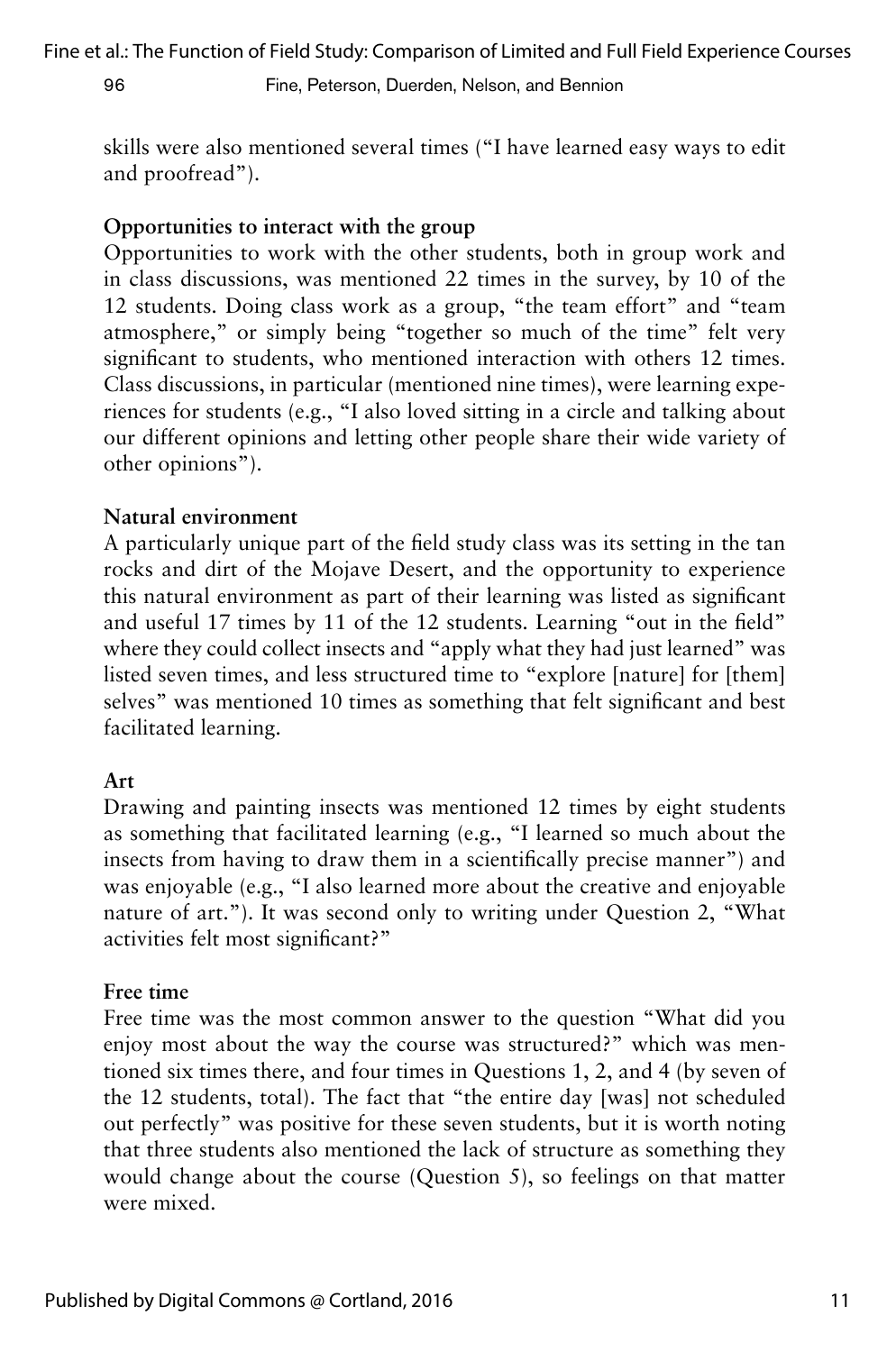#### **Entomology class**

Eight aspects of the entomology course were mentioned as significant, a total of 33 times. General entomology knowledge was mentioned four times (e.g., "color patterns," insects' role in a "healthy ecosystem," etc.), entomology lectures were mentioned three times, learning dichotomous keys was mentioned four times, and insect collection and identification were mentioned six and five times, respectively. All of these elements are part of the traditional class as well as the field study class, although the collection and identification were more immediate and constant at Lytle ranch, which two students specifically mentioned as being significant to their experience (e.g., "We were constantly applying what we were learning about"; "It was significant to have the lectures about insects and then go right out to collecting").

In addition to the insect collecting being more immediate in the class at the research preserve, several aspects of the entomology class were only possible at the preserve, including having ready access to equipment like microscopes, which was mentioned three times. Becoming a specialist in certain bugs, a requirement due to the field guide assignment, was mentioned as helpful to their learning four times (e.g., other people would ask the specialists questions, which "forces the expert to know his stuff"). Finally, unscripted, out-of-class moments with the entomology professor were mentioned four times, by three students, as something that helped them appreciate the subject (students mentioned him sharing "neat" or "random facts" when they were exploring).

#### **Topic interaction**

The interaction between entomology, writing, and art was mentioned eight times by six students as something significant, specifically enabling them to see the connection between the subjects and the value of each (e.g., "Art gives us increased perspective, writing helps us describe what we see, science tells us how it works, and religion tells us why. I think this was the major principle that stuck out throughout the experience").

In addition to revealing what was meaningful about the field study, the surveys revealed why those elements were meaningful—what the experience did for the students. Table 6 and the explanations below report why students appreciated the field study.

## **Self-actualization.**

Codes related to self-actualization were mentioned 25 times by nine students to explain why certain activities felt significant or useful to students. Certain events/activities encouraged students to reflect and learn moral or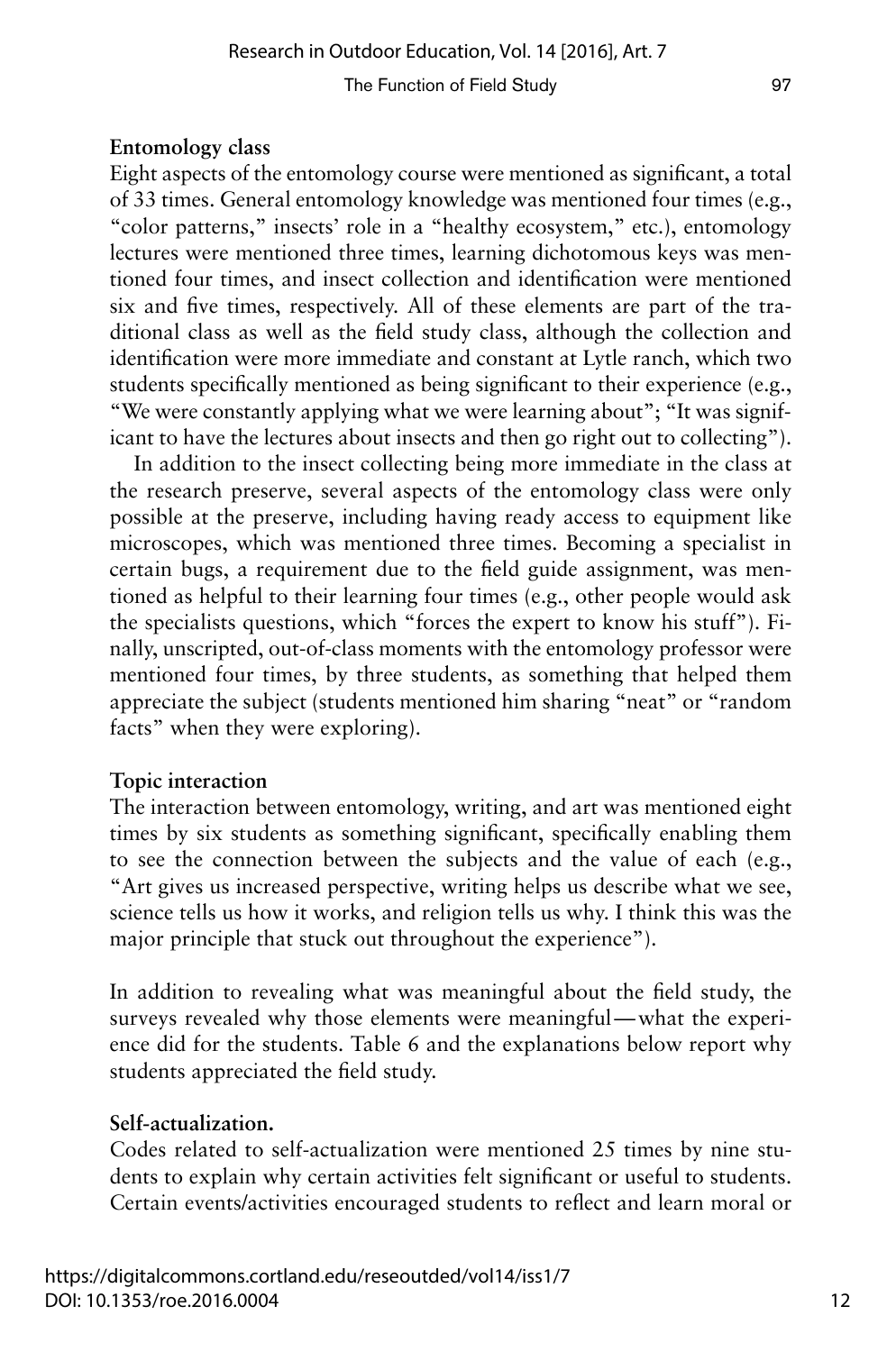98 Fine, Peterson, Duerden, Nelson, and Bennion

| Subject                  | Definition of Codes                                           | Frequency      | Total |
|--------------------------|---------------------------------------------------------------|----------------|-------|
| Self-actualization       | Reflection                                                    | 11             | 2.5   |
|                          | Personal growth                                               | 8              |       |
|                          | Life lesson                                                   | 3              |       |
|                          | Time-management/work ethic                                    | 3              |       |
| Opportunity to learning  |                                                               |                |       |
| from others              | Collective learning                                           | 10             | 17    |
|                          | Understanding others                                          |                |       |
| Appreciation for nature  | Appreciation for beauty of the world                          | 9              | 9     |
| Observation              | Gave them a chance to observe<br>increased ability to observe |                |       |
| Flexible, out-of-the-box | Flexibility, fluidity, slower pace                            | 4              | 6     |
| thinking                 | Promotes creativity                                           | $\mathfrak{D}$ |       |

**Table 6** Codes Related to Why Key Elements Were Meaningful

emotional lessons about themselves and the world. One student mentioned being able to "stop and think about what we were doing and why we were doing it." Another said she was more able to "express how she felt" on the trip. Another mentioned "building confidence within myself." In answer to Question 1 ("What are some of the most significant principles you learned in this course?"), several students mentioned self-improvement in areas such as overcoming "perfectionism" and "taking advantage" of the talents they realized they had. Three students specifically mentioned developing better "discipline and self-control."

## **Opportunity to learn from others**

Ten out of 12 students mentioned learning from others 17 times as an effect of certain aspects of the course. This included both learning better as a result of learning together (e.g., "[Working together] allowed us to compare and contrast our results or styles so we could learn from each other") and understanding others better (e.g., "Conversations widened my understanding and interest in other people and their experiences").

## **Appreciation for nature**

An increased appreciation for nature was mentioned as one result of this course nine times by five students. One student said, "I learned to appreciate the diversity of my surroundings," and another said, "Sleeping under the stars showed us the beauty of the night."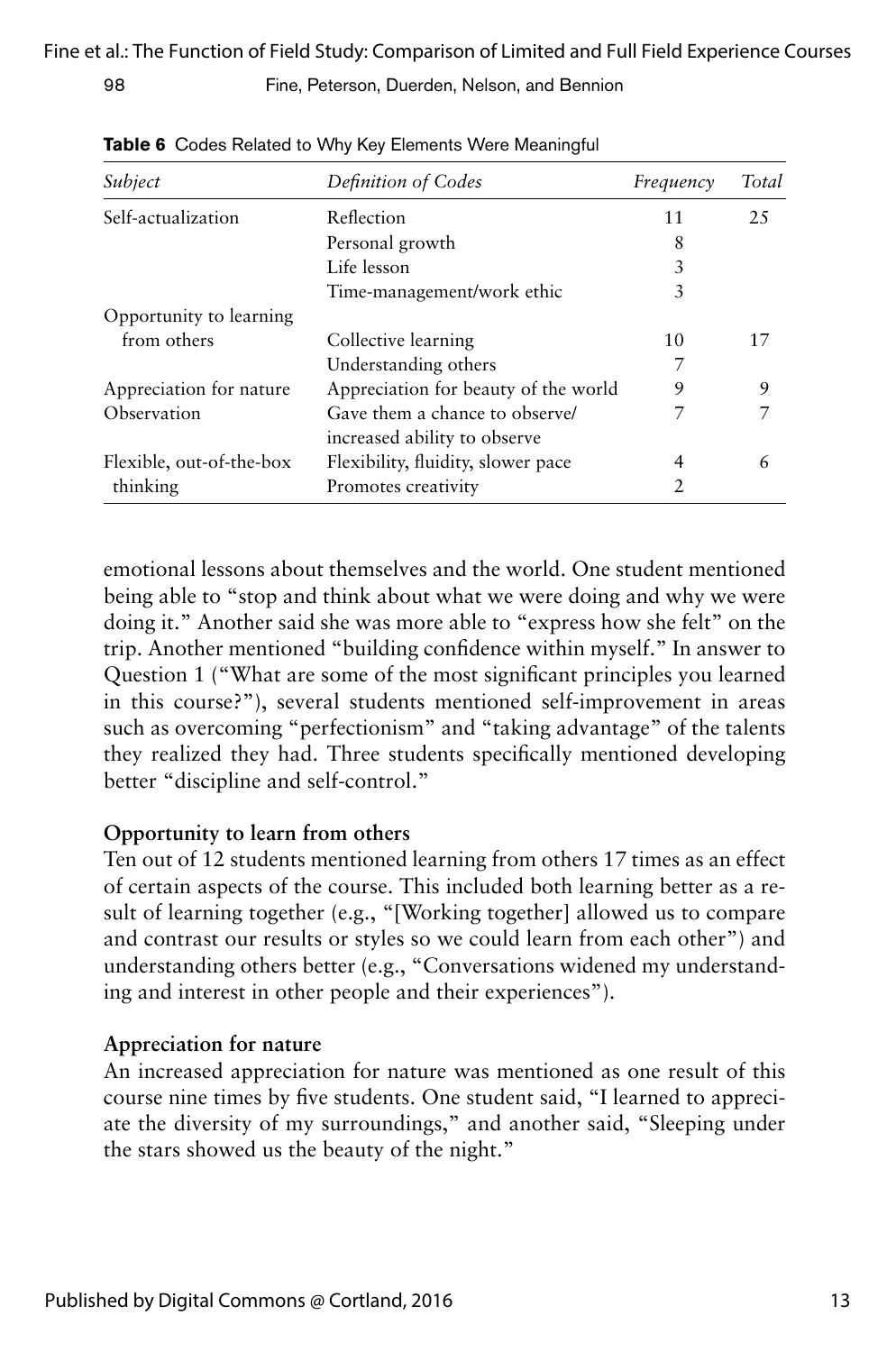## **Observation**

The opportunity to observe or the increased ability to observe was mentioned seven times by five students. One student said, "At the start of the course, I hardly noticed [insects]. Now I see them everywhere."

## **Flexible, out-of-the-box thinking**

Six students reported that the structure of the course (Question 3) resulted in more flexible, creative thinking. It allowed them to see that "everything is connected and fluid," which "contributed to a relaxed atmosphere and encouraged creativity."

## **Discussion**

The primary research questions for this study were: (a) How does the more intense field study experience differ from the classroom experience? and (b) What, specifically, about the field study might account for the differences, according to the students' perceptions?

In terms of answering these questions, the qualitative data appear more helpful than the quantitative data. The small sample size along with potential response shift bias makes interpreting the quantitative data somewhat difficult (Sibthorp, Paisley, Gookin, & Ward, 2007; Drennan & Hyde, 2008). Response shift bias occurs when individuals overestimate their abilities on a pre-test and then, after experiencing the intervention, recognize their overestimation and more accurately rates themselves on the post-test. Such overestimation is fairly common, especially when individuals are assessing their knowledge, attitudes, and abilities before they participate in a novel experience (Pratt, McGuigan, & Katzev, 2000), like an entomology class. For example, both groups of students may have overestimated their abilities on the pre-course questionnaire related to writing and entomology skills. After actually engaging in those tasks, they realized the tasks were more difficult than expected and corrected their estimates on the postcourse questionnaire. This leads to pre- and post-course results based upon completely different perspectives, thus making comparison attempts less meaningful.

Despite the disparity in perspective, these pre- and post-test scores show an interesting correlation. The findings illustrate that students in the classroom setting tested better on average in their post-test scores than their field participant counterparts (87.75% field study group versus 94.00% traditional classroom group). The data also display that participants in the traditional classroom group on average increased their test-score percent-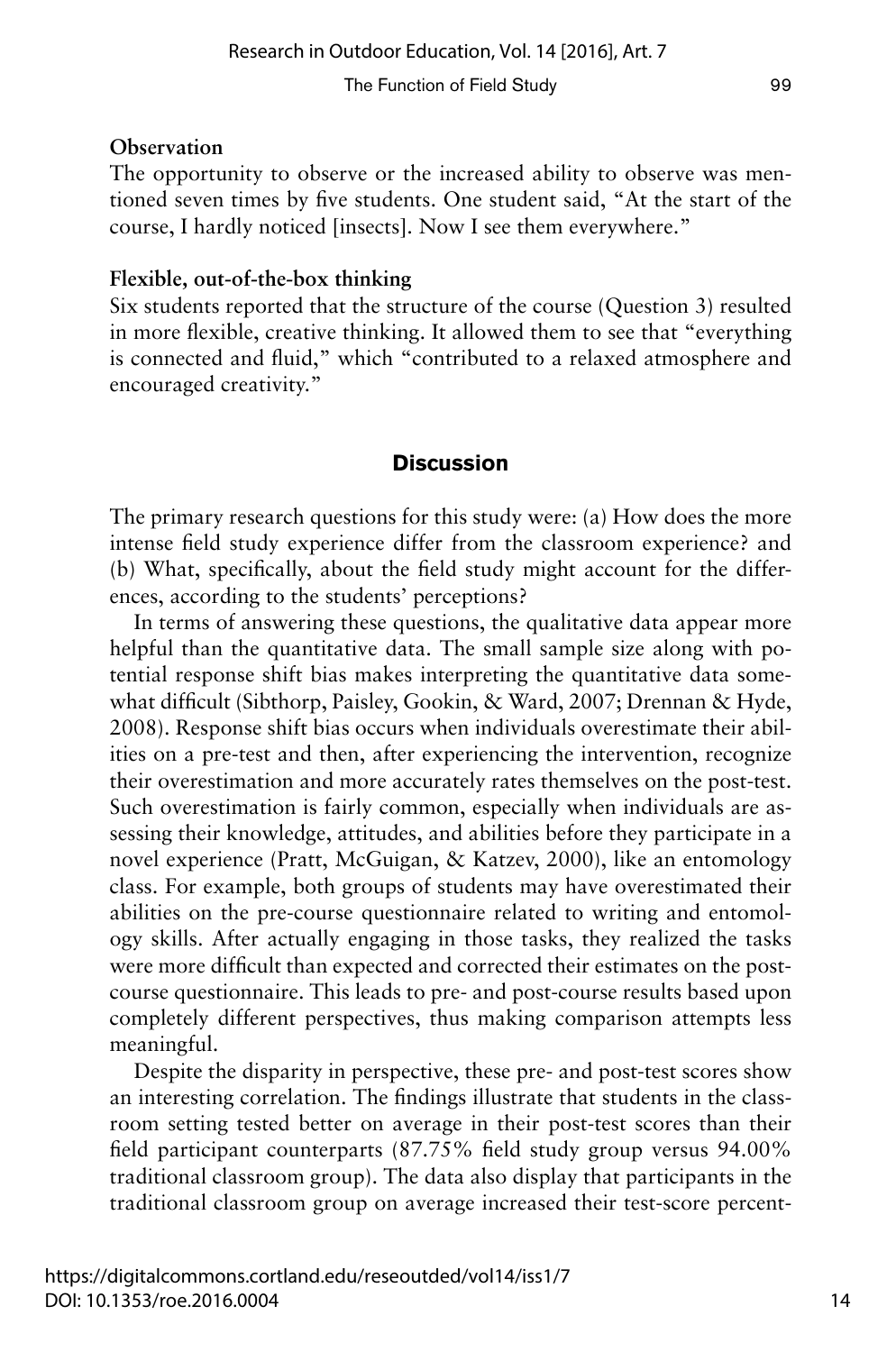100 Fine, Peterson, Duerden, Nelson, and Bennion

age more from pre- to post-scores than their field participant counterparts (77.27% Traditional versus 77.36% Field Study change in score). While any conclusions are tentative because of the small sample size, this result (the higher traditional classroom group scores) could indicate that memorizing material might be better suited to a classroom and that integration of learning to develop an understanding of ecological connections might be better learned in the field (McLaughlin & Johnson, 2006).

The qualitative data, on the other hand, provide some helpful insights related to the evaluation's main questions. In response to the first question, the students pointed to many meaningful parts of the program that are not part of a typical entomology class. This included parts of the curriculum such as writing and creating art alongside the study of entomology (the integrated nature of the three subjects) and the freedom and flexibility within the class. It also included benefits that came from living at the research preserve, such as the constant interaction with classmates and professors, the experience of cooking for each other and cleaning the facility, and the ease of research due to on-site equipment like microscopes and a diverse insect population.

These were aspects of the program that students said were most significant or enjoyable for them, but *why* they found these aspects of the program significant is perhaps even more telling. The program led to reported positive changes in participants, such as learning about themselves (selfactualization), learning from others, and connecting with nature. In order for this information to be useful, however, we must also consider which "what" codes led to which "why" codes. Figure 1 represents the common associations we found in the field study group's responses.

The figure illustrates that writing, free time, and the natural environment encouraged self-actualization; opportunities to work with the group encouraged learning from others; the natural environment encouraged an appreciation of nature; and free time and balance between subjects encouraged flexible thinking.

This has important implications for the design of future experiential learning courses, most particularly courses that must blend field study and traditional lecture methodology because of limited funding or program objectives that focus on mastering information. Courses and programs that involve extensive field experience are more powerful in changing participants' ecological outlook, which is of growing importance when the world faces drastic changes because of climate change (Payne, 2015). Learning in a natural environment, especially when combined with free time and built-in reflection through writing, also leads to important personal growth for students, even though positive change in test scores might not reflect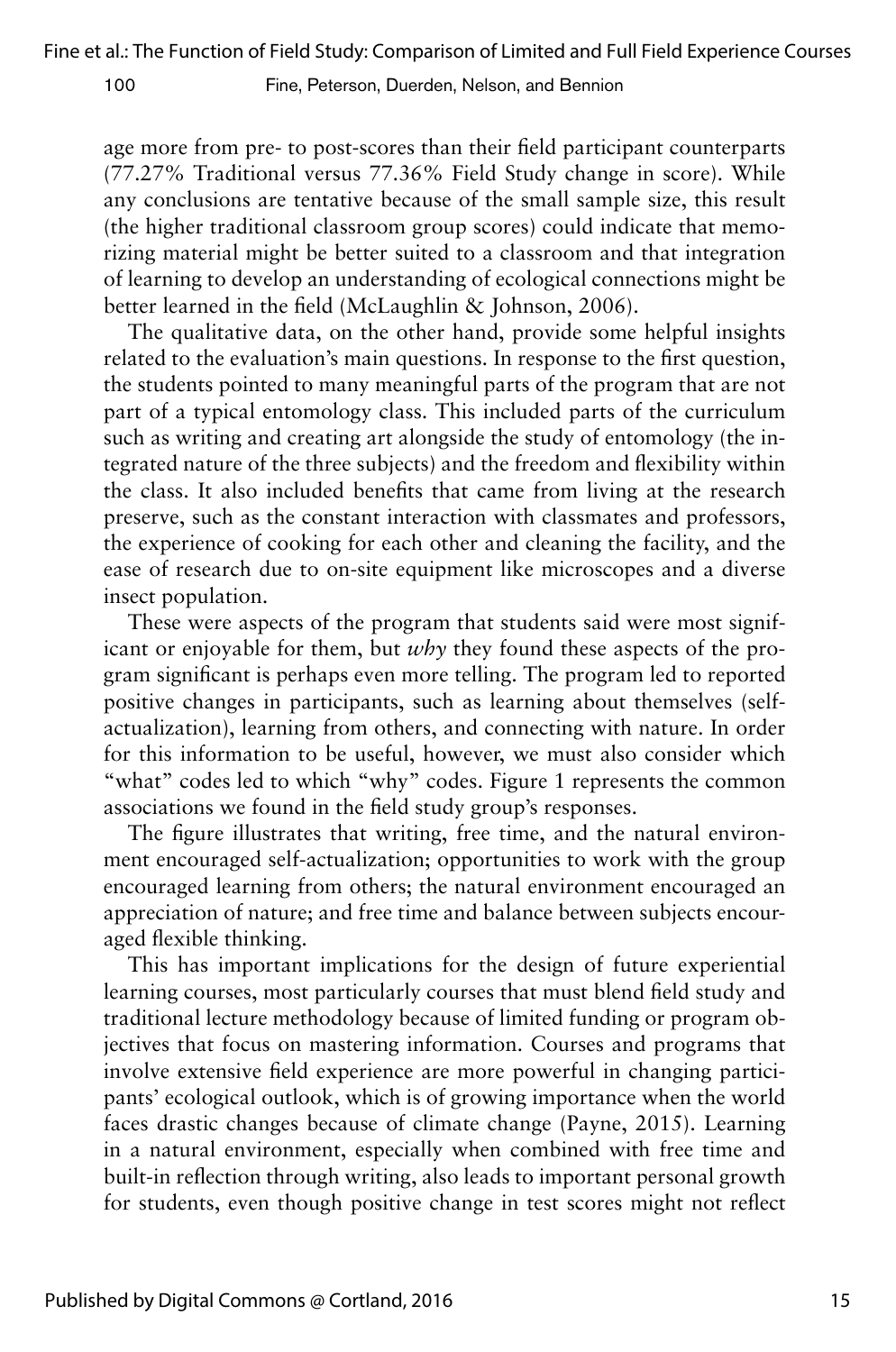

**Figure 1** Common Associations between "What" and "Why" Codes.

this growth (Bennion & Olsen, 2002). Being in close quarters with a small group of classmates, especially when combined with group projects and regular, open class discussions, can lead to learning from and understanding others better. Flexibility in both the schedule (free time) and the curriculum (balancing the different subjects), can help students see connections between topics as well as encourage creativity (Clark & Button, 2011). Finally, incorporating art, especially when students are required to observe intricate details, can lead them to a deeper appreciation of the world around them. Aesthetics may be as important as science in changing students' ecological outlook (Carr, 2004; MacEachren, 2005; Yang, 2015). Future instructors hoping for similar learning experiences for students may want to consider including some of these experiential and interdisciplinary elements.

## Observations about the Writing and Art Classes

While the focus of this experiment was determining how on-site learning affected the students in their entomology study, it is also interesting to note the faculty perceptions of differences between the field experience and on-campus instruction in all three disciplines. The writing teacher re-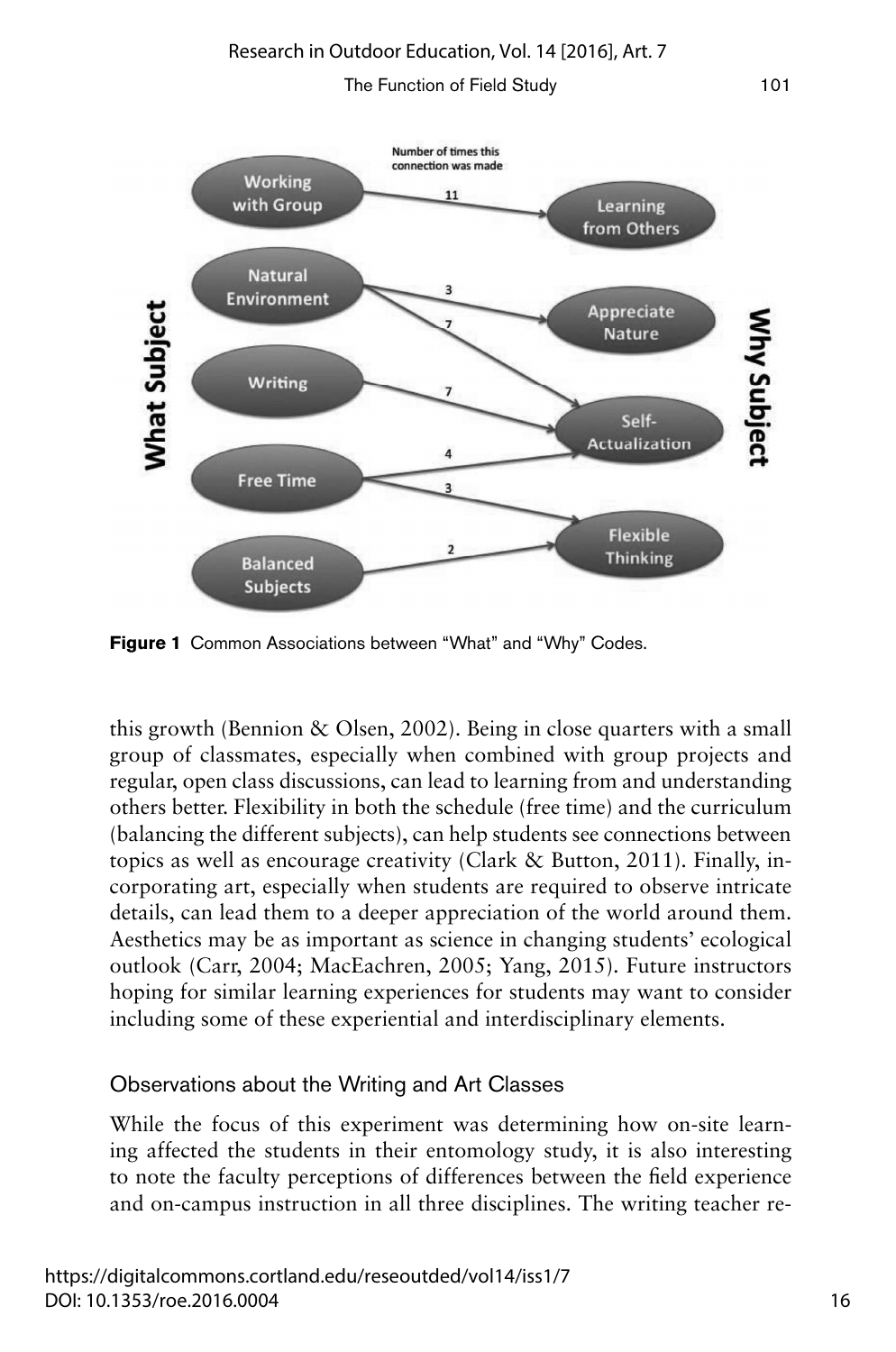102 Fine, Peterson, Duerden, Nelson, and Bennion

ported being surprised by how easily the students grasped elements of style and correctness in this class compared to other composition classes he had taught in the past. He said he had to spend very little time on those topics, speculating that the knowledge of a real and immediate audience made students much more conscious of how their writing would sound to an outside audience. Having to write very short descriptions of the insects (150 words or less) also made it essential for the students to be precise and concise with their language, so wordiness and vagueness were rarely issues in their writing.

The art instructor also noticed a few differences in teaching the drawing class, noting that because the students did not have to rush to work on another class, they were able to discuss art and work on projects together for longer periods, allowing more contact with the professor and deeper learning. He also said that the knowledge that the field guide would appear in an actual publication led students to take the class more seriously. This unusual focus and precision "resulted in some unusually fine work, especially considering how inexperienced these students were with drawing."

The entomology instructor noticed that the field study group students seemed much more engaged in making the collections and doing the curation for them than students in the similar, on-campus course he teaches. These students were able to quickly make the connections between morphological terms and their use in identifications. He also noted that the students were more closely in touch with using the textbooks that were available. In the on-campus course, he suspects that the students consult the textbook less. Using specimens rather than immediately running to the Internet to make identifications was also a welcome advantage he saw in the field study group students' study methods. But, all said, test scores on content for the field study group did not improve as much as he expected.

#### Limitations

The study had a number of limitations that deserve further discussion. The sample sizes of both the field study and traditional classroom groups were small, which restricted the degree to which the quantitative findings could inform the study's questions. While a larger group of traditional classroom and field study students would have been ideal, the prohibitive per-person cost and the capacity restrictions of the field study location made the recruitment of a larger group unfeasible. This restriction often hinders experimental design research of these types of experiences. At the same time, even though the samples were small, the inclusion of a traditional classroom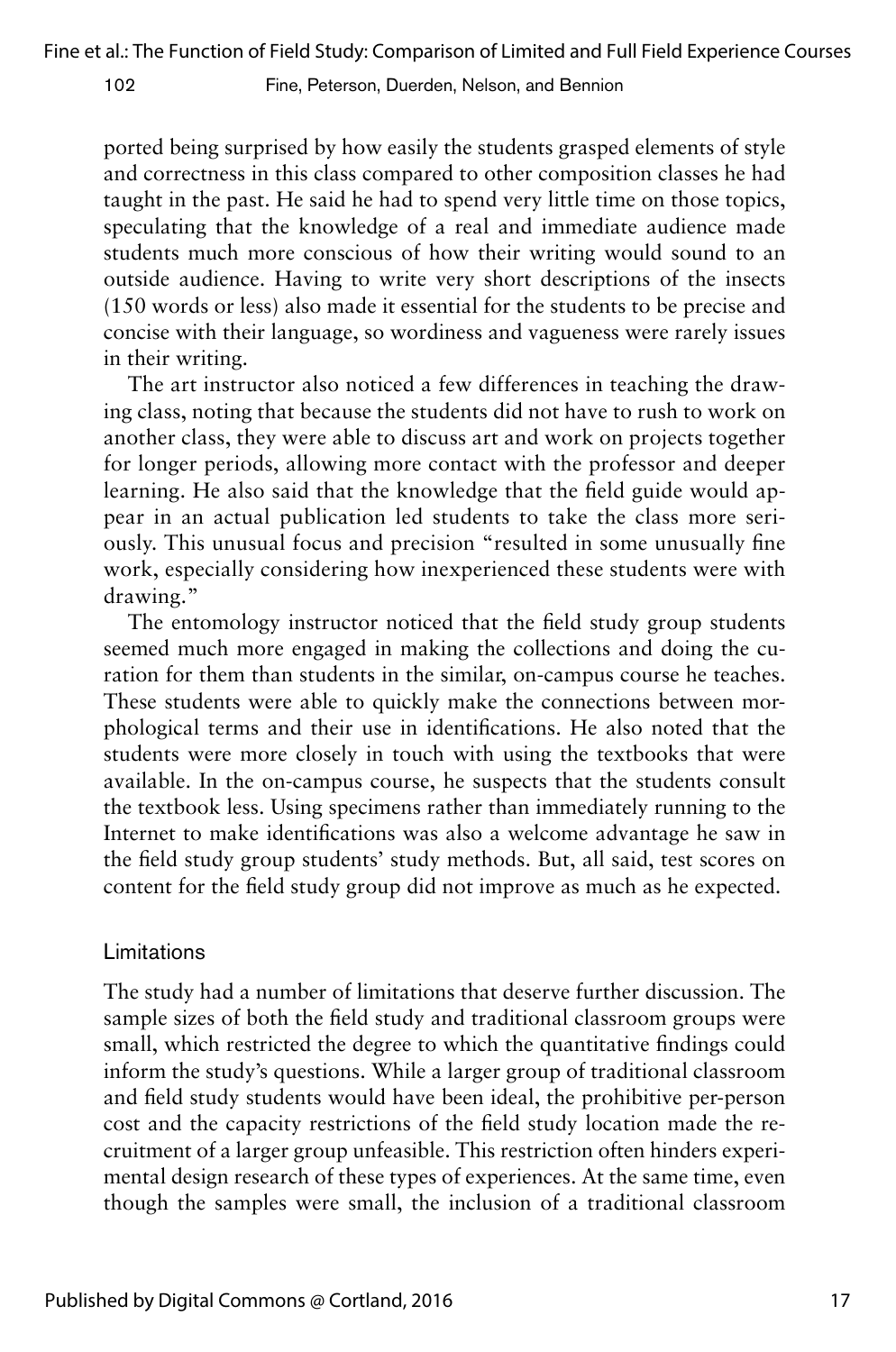group within a quasi-experimental design represents a more rigorous methodological approach than collecting data from only field study participants.

An additional limitation is the fact that qualitative data was not collected from the traditional classroom group. Having qualitative data from both the field study group and the traditional classroom group may have provided additional insight into differences between the experiences of the two groups. Future research in this area should include qualitative datacollection strategies for both field study and traditional classroom group members. While the lack of qualitative data from the traditional class is a definite limitation, insights drawn from the field study qualitative data still provide important findings related to the study's questions.

## Future Research and Conclusions

Based upon the study's design and findings, some possible topics for further research include:

- How integrating classes (skill and content classes, humanities and sciences) affects learning.
- How creating a usable product affects each of the classes taught.
- How on-site field work changes how students learn skills like writing and drawing.
- How courses of the same length compare since the two courses in our class occurred over different time periods.
- How gathering qualitative data from both the field study and traditional classroom groups affects results.
- How a quantitative design accounting for the possible presence of response shift bias changes results (Sibthorp et al., 2007). Primarily, the use of retrospective re-test design, where before-and-after questions are asked simultaneously on a post-test, could prove helpful in determining the actual impact of such learning experiences (Coulter, 2012).

While limitations of sample size constrained the depth of quantitative findings from this study, the mixed-methods approach still highlighted a number of important insights. This study provides a starting point for future research on the unique impacts of fieldwork-based learning experiences.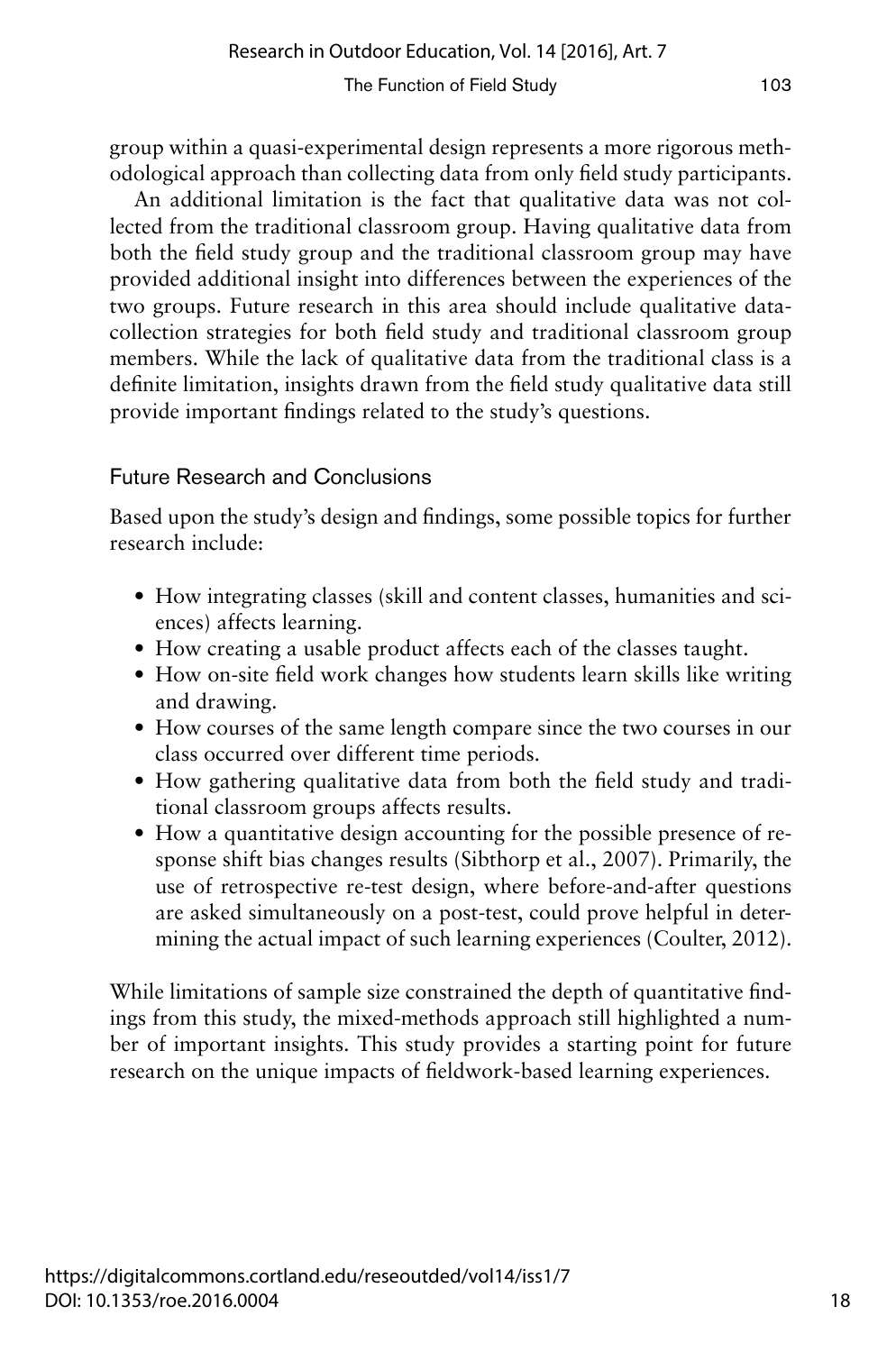104 Fine, Peterson, Duerden, Nelson, and Bennion

## **References**

- Alagona, P., & Simon, G. (2010). The role of field study in humanistic and interdisciplinary environmental education. *The Journal of Experiential Education*, 32 (3), 191–206.
- Barker, S., Slingsby, D., & Tilling, S. (2002). *Teaching biology outside the classroom: Is it heading for extinction? A report on biology fieldwork in the 14–19 curriculum*. Shrewsbury, UK: Field Studies Council.
- Bennion, J., & Olsen, B. (2002). Wilderness writing: Using personal narrative to enhance outdoor experience. *The Journal of Experiential Education,* 25(1), 239–246.
- Boxerman, J. Z. (2013). *Echoes from the field: An ethnographic investigation of outdoor science field trips*. Northwestern University, ProQuest, UMI Dissertations Publishing. 3563696.
- Carr, D. (2004). Moral values and the arts in environmental education: Towards an ethics of aesthetic appreciation. *Journal of Philosophy of Education, 38*(2), 221–239.
- Clark, B., & Button, C. (2011). Sustainability transdisciplinary education model: Interface of arts, science, and community (STEM). *International Journal of Sustainability in Higher Education, 12*(1), 41–54.
- Coulter, S. E. (2012). Using the retrospective pretest to get usable, indirect evidence of student learning. *Assessment & Evaluation in Higher Education, 37*(3), 321–334.
- Creswell, J. W. (2013). *Qualitative inquiry & research design: Choosing among five approaches* (3rd ed.). Thousand Oaks, CA: Sage.
- Dettmann-Easler, D., & Pease, J. L. (1999). Evaluating the effectiveness of residential environmental education programs in fostering positive attitudes toward wildlife. *Journal of Environmental Education, 31*(1), 33–40.
- DfES (2006). *Learning outside the classroom*. Nottingham. UK: DfES. Economic and Social Research Council/Association for Science.
- Drennan, J., & Hyde, A. (2008). Controlling response shift bias: The use of the retrospective pre-test design in the evaluation of a master's programme. *Assessment & Evaluation in Higher Education, 33*(6), 699–709.
- Duerden, M. D., & Witt, P. A. (2010). The impact of direct and indirect experiences on the development of environmental knowledge, attitudes, and behavior. *Journal of Environmental Psychology, 30*(4), 379–392. doi:10.1016/j.jenvp.2010.03.007
- Easton, E., & Gilburn, A. (2012). The field course effect: Gains in cognitive learning in undergraduate biology students following a field course. *Journal of Biological Education, 46*(1), 29–35.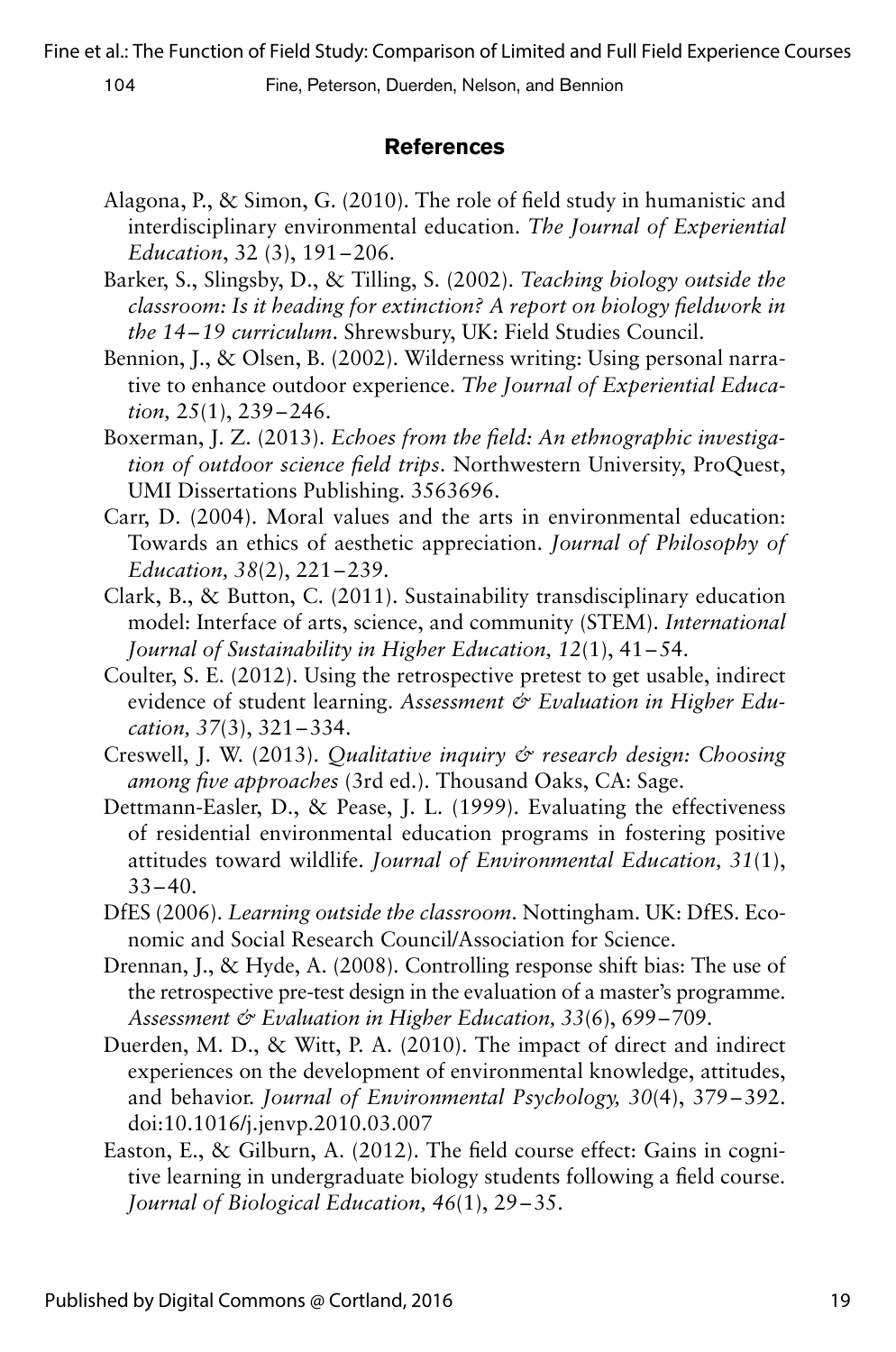- Eves, R. L., Davis, L. E., Brown, D. G., & Lamberts, W. L. (2007). Integration of field studies and undergraduate research into an interdisciplinary course: Natural history of tropical carbonate ecosystems. *Journal of College Science Teaching, 36*(6) 22–27.
- Fisher, J. A. (2001) The demise of fieldwork as an integral part of science education in United Kingdom schools: A victim of cultural change and political pressure? *Pedagogy, Culture and Society, 9*(1), 75–96.
- Goulder, R., & Scott, G. W. (2009). Field study of plant diversity: Extending the whole-class knowledge base through open-ended learning. *Bioscience Education E-journal, 14*. doi:10.3108/beej.14.1
- Hamilton-Ekeke, J. (2007). Relative effectiveness of expository and field study methods of teaching on students' achievement in ecology. *International Journal of Science Education, 20*(15), 1869–1889.
- Hammer, S. (2001). Enhancing biological understanding through undergraduate field research. *The Journal of General Education, 50*(3), 192–201.
- Hanson, W. E., Creswell, J. W., Clark, V. L., Petska, K., & Creswell, J. D. (2005). Mixed methods research designs in counseling psychology. *Journal of Counseling Psychology, 52*(2), 224–235.
- Hart, P., & Nolan, K. (1999). A critical analysis of research in environmental education. *Studies in Science Education, 34*, 1–69.
- Kinchin, I. M. (1993). Teaching ecology in England and Wales—A survey of current practice. *Journal of Biological Education, 27*(1), 29–33.
- Lindquist, J. L., Fay, P. K., & Nelson, J. E. (1989). Teaching weed identification at twenty U.S. universities. *Weed Technology, 3*, 186–188.
- Lock, R., & Tilling, S. (2002). Ecology fieldwork in 16 to 19 biology. *School Science Review, 84*(307), 79–87.
- MacEachren, Z. (2005). Examining art and technology: Determining why craft-making is fundamental to outdoor education. *Australian Journal of Outdoor Education, 9*(1), 23–30.
- Magntorn, O., & Hellden, G. (2007). Reading new environments: Students' ability to generalize their understandings between different ecosystems. *International Journal of Science Education, 29*(1), 67–100.
- Manzanal, R., Barreiro, L., & Jimenez, M. (1999). Relationship between ecology fieldwork and student attitudes toward environmental protection. *Journal of Research in Science Teaching, 36*(4), 431–453.
- McCormack, A. J. (1974). Outdoor biology instructional strategies (OBIS). *Science and Children, 12*(2), 9–12.
- McLaughlin, J. S. (2005). Classrooms without walls: A banana plantation, a turtle nest, and the random fallen tree. *International Educator, 14*(1), 52–54.